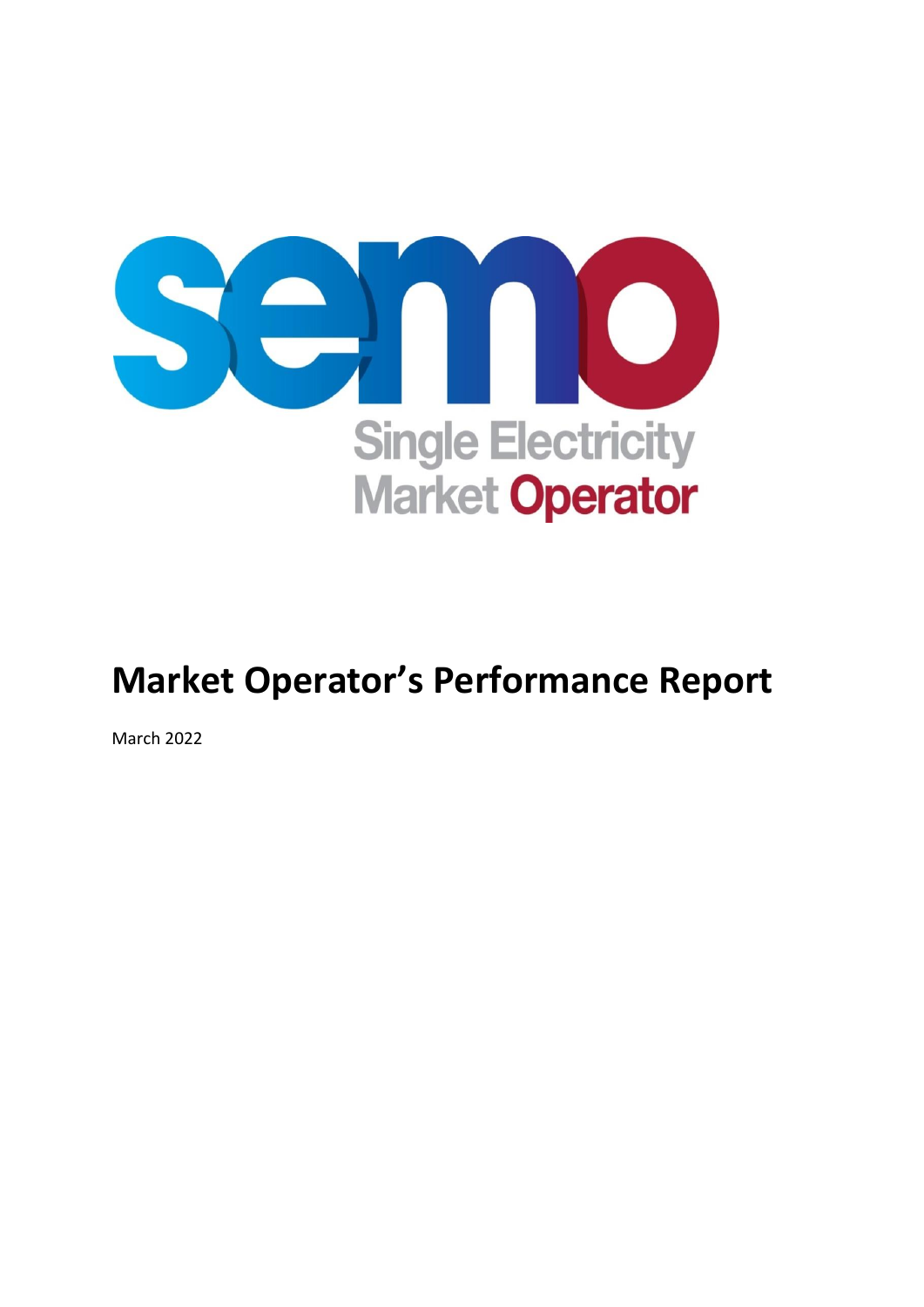# <span id="page-1-0"></span>**Contents**

| 1 |     |                                                                                   |
|---|-----|-----------------------------------------------------------------------------------|
|   |     |                                                                                   |
|   |     |                                                                                   |
|   |     |                                                                                   |
| 2 |     |                                                                                   |
| 3 |     |                                                                                   |
|   | 3.1 | Indicative and Initial Settlement Runs (includes daily BALIMB, MO and CRM)8       |
|   | 3.2 |                                                                                   |
|   | 3.3 |                                                                                   |
|   | 3.4 |                                                                                   |
| 4 |     |                                                                                   |
|   |     | 4.1 Cash Flow positions for Balancing Market, Capacity Market and Market Operator |
|   |     |                                                                                   |
|   |     | 4.2 Financial Changes between Initial Settlement and Subsequent Reruns12          |
| 5 |     |                                                                                   |
|   | 5.1 |                                                                                   |
|   | 5.2 |                                                                                   |
|   | 5.3 |                                                                                   |
| 6 |     |                                                                                   |
|   |     |                                                                                   |
|   |     |                                                                                   |
|   |     |                                                                                   |
| 7 |     |                                                                                   |
|   | 7.1 | Balancing Market - Trading & Settlement Code Modification Management 19           |
|   | 7.2 |                                                                                   |
| 8 |     |                                                                                   |
|   | 8.1 |                                                                                   |
|   | 8.2 |                                                                                   |
|   |     |                                                                                   |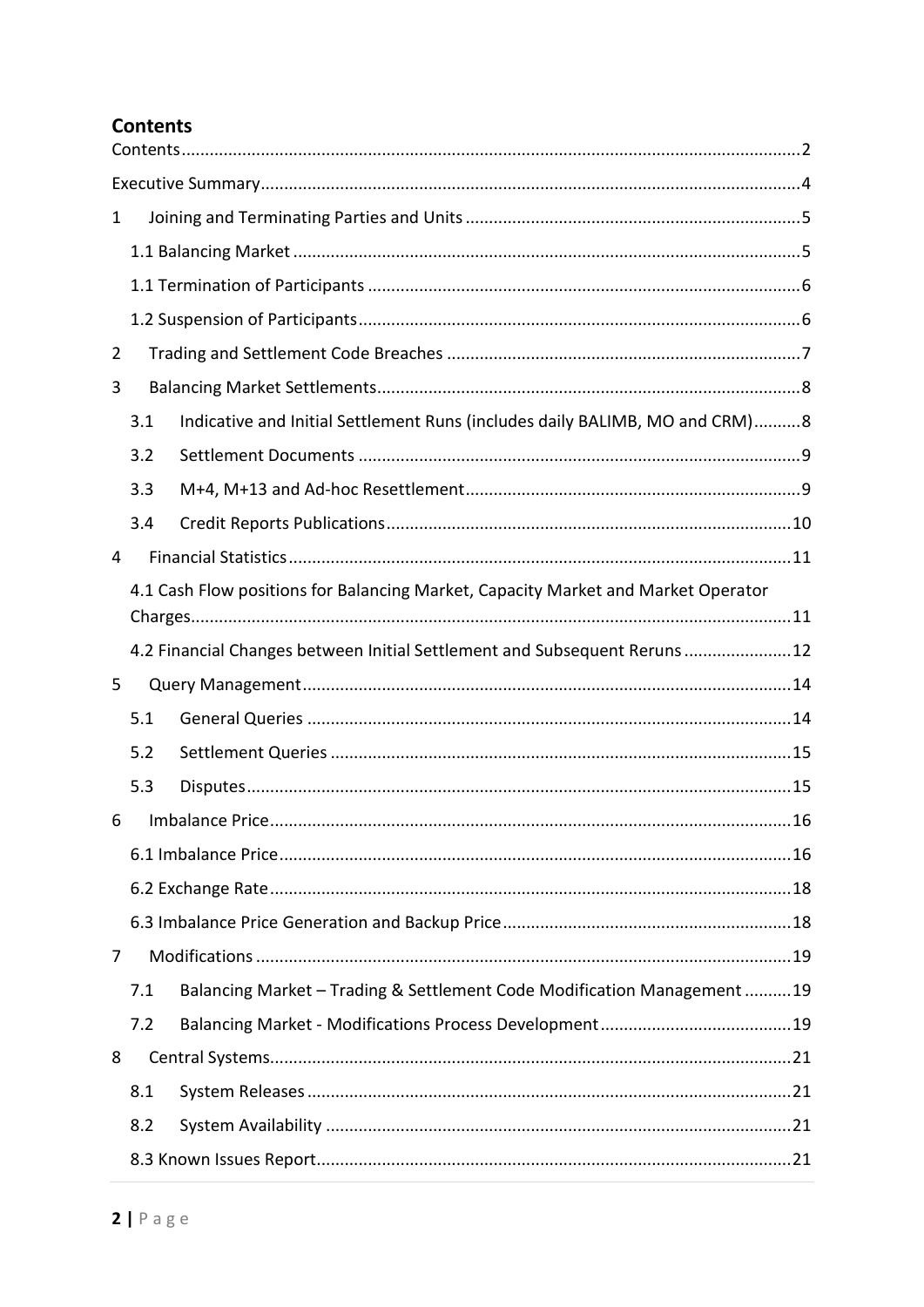|   | 8.4 Limited Communication Failure (LCF), General Communication Failure (GCF) and |  |
|---|----------------------------------------------------------------------------------|--|
|   |                                                                                  |  |
| 9 |                                                                                  |  |
|   |                                                                                  |  |
|   |                                                                                  |  |
|   |                                                                                  |  |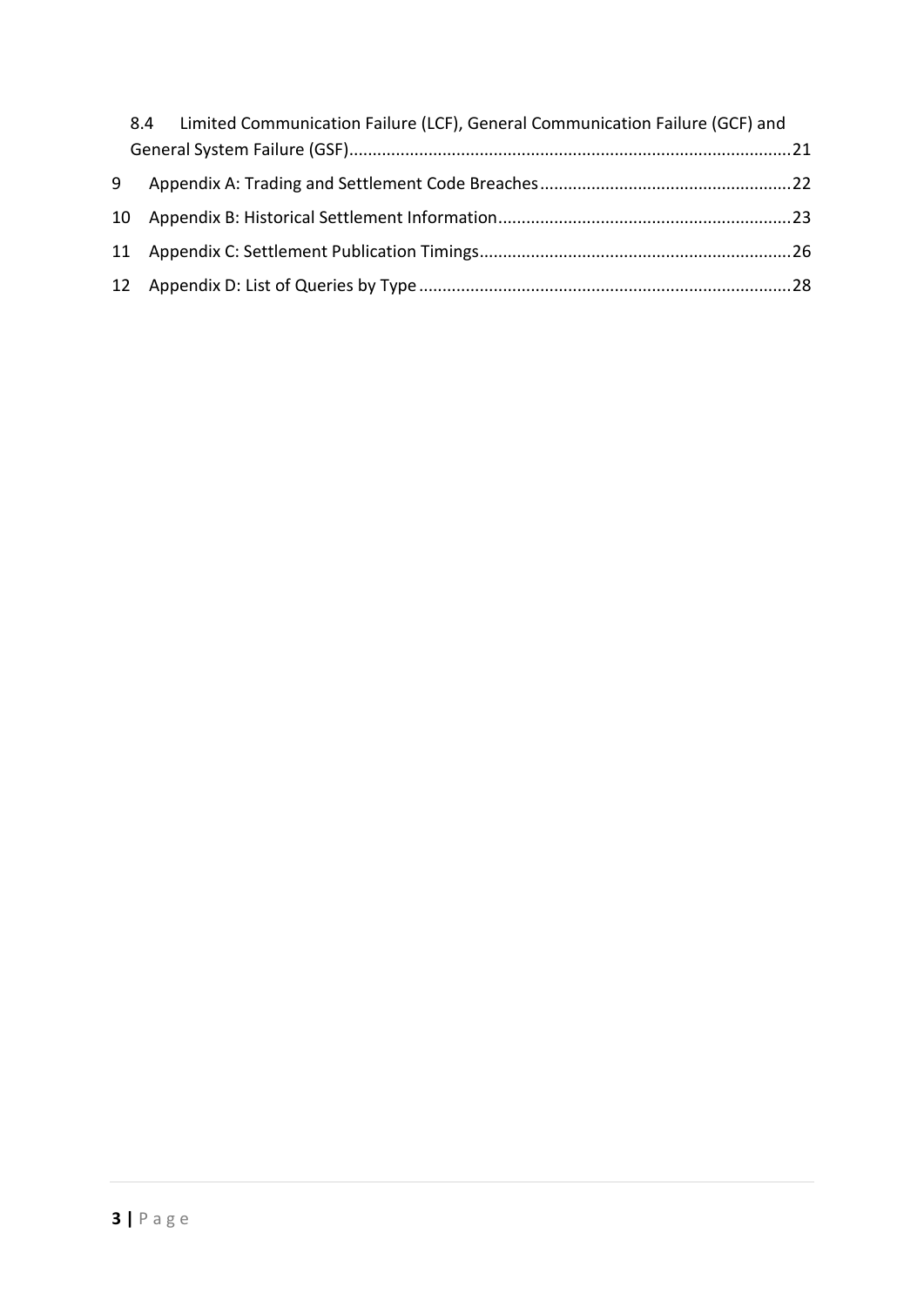# <span id="page-3-0"></span>**Executive Summary**

On 1 October 2018 the Integrated Single Electricity Market (I-SEM) went live and is now the enduring operational electricity market in Ireland and Northern Ireland.

This Single Electricity Market Operator's (SEMO) performance report covers the month of operation of March 2022 and is published in accordance with section B16.2 of the Trading and Settlement Code and the SEM Committee decision paper issued for the Legacy SEM market.

During the month of March 2022:

- There was 1 late publication of Indicative and Initial Settlement runs as per the Trading and Settlement Code timelines
- 4 out of 4 Settlement Documents issued on time
- There were 4 payment defaults by Participants
- 2 new parties joined the market, 1 units de-registered and 7 new units registered in the market
- There were 9 Credit defaults by 3 Participant as per the Trading and Settlement code timelines
- 180 general queries were received, and 172 general queries were resolved, with 29 in progress

SEMO welcomes all comments on the contents of this report. Comments should be sent preferably in email format to [info@sem-o.com.](mailto:info@sem-o.com) The intention is for SEMO and the Regulatory Authorities to consult on the framework for reporting based on comments and feedback received and to implement any revisions where necessary.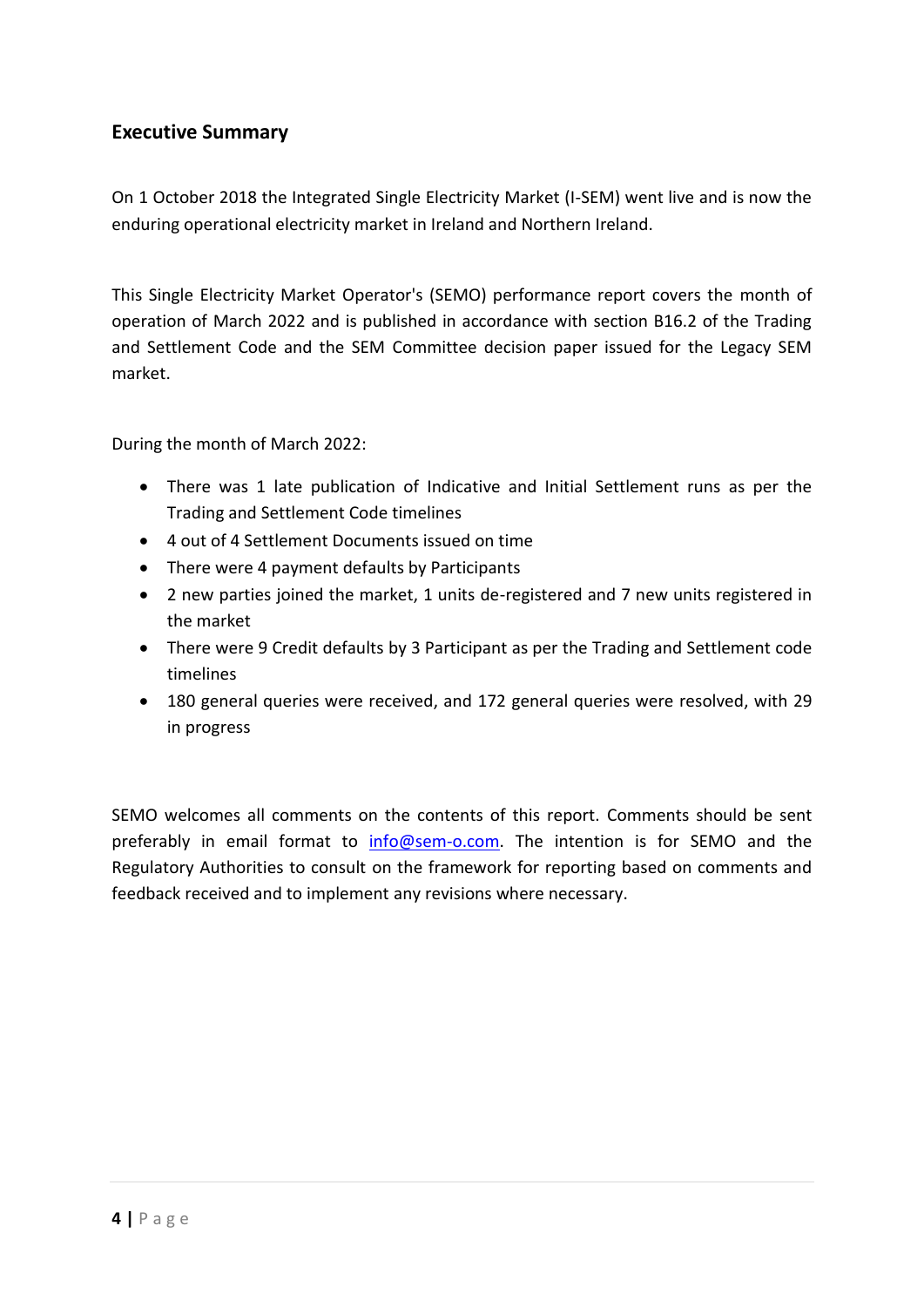# <span id="page-4-0"></span>**1 Joining and Terminating Parties and Units**

#### <span id="page-4-1"></span>**1.1 Balancing Market**

2 new parties went effective in the Market between 01 March and 31 March 2022:

| <b>Party Name</b>               | <b>Party ID</b> | <b>Effective date</b> |
|---------------------------------|-----------------|-----------------------|
| Gorey Storage Limited           | PY 034106       | 02/03/2022            |
| Killala Community Wind Farm DAC | PY 034108       | 30/03/2022            |

**Table 1 – Parties who joined the market in March 2022**

7 new units went effective in the Market between 01 March and 31 March 2022:

| <b>Party Name</b>                 | <b>Party ID</b> | <b>Participant</b><br>ID | <b>Unit ID</b> | <b>Effective date</b> |
|-----------------------------------|-----------------|--------------------------|----------------|-----------------------|
| <b>ESB</b>                        | PY 000030       | PT 400030                | GU 403630      | 02/03/2022            |
| Gorey Storage Limited             | PY 034106       | PT 402585                | GU 404540      | 02/03/2022            |
| <b>Statkraft Markets GmbH</b>     | PY 034046       | PT 402540                | GU 404900      | 23/03/2022            |
| Naturgy Limited                   | PY 000054       | PT 400051                | SU 400365      | 30/03/2022            |
| EnerNOC Ireland Limited           | PY 000088       | PT 400090                | DSU 403720     | 30/03/2022            |
| EnerNOC Ireland Limited           | PY 000088       | PT 400090                | SU 400362      | 30/03/2022            |
| Killala Community<br>Windfarm DAC | PY 034108       | PT 402586                | GU_404550      | 30/03/2022            |

**Table 2 – Registrations March 2022**

#### 1 units de-registered from the Market between 01 March and 31 March 2022:

| <b>Party Name</b>                    | <b>Party ID</b> | <b>Participant</b><br>ID | <b>Unit ID</b> | <b>Effective date</b> |  |
|--------------------------------------|-----------------|--------------------------|----------------|-----------------------|--|
| <b>Budget Energy Limited</b>         | PY 000169       | PT 400196                | SU 400206      | 09/03/2022            |  |
| Table 2. De Begistrations March 2022 |                 |                          |                |                       |  |

**Table 3 – De-Registrations March 2022**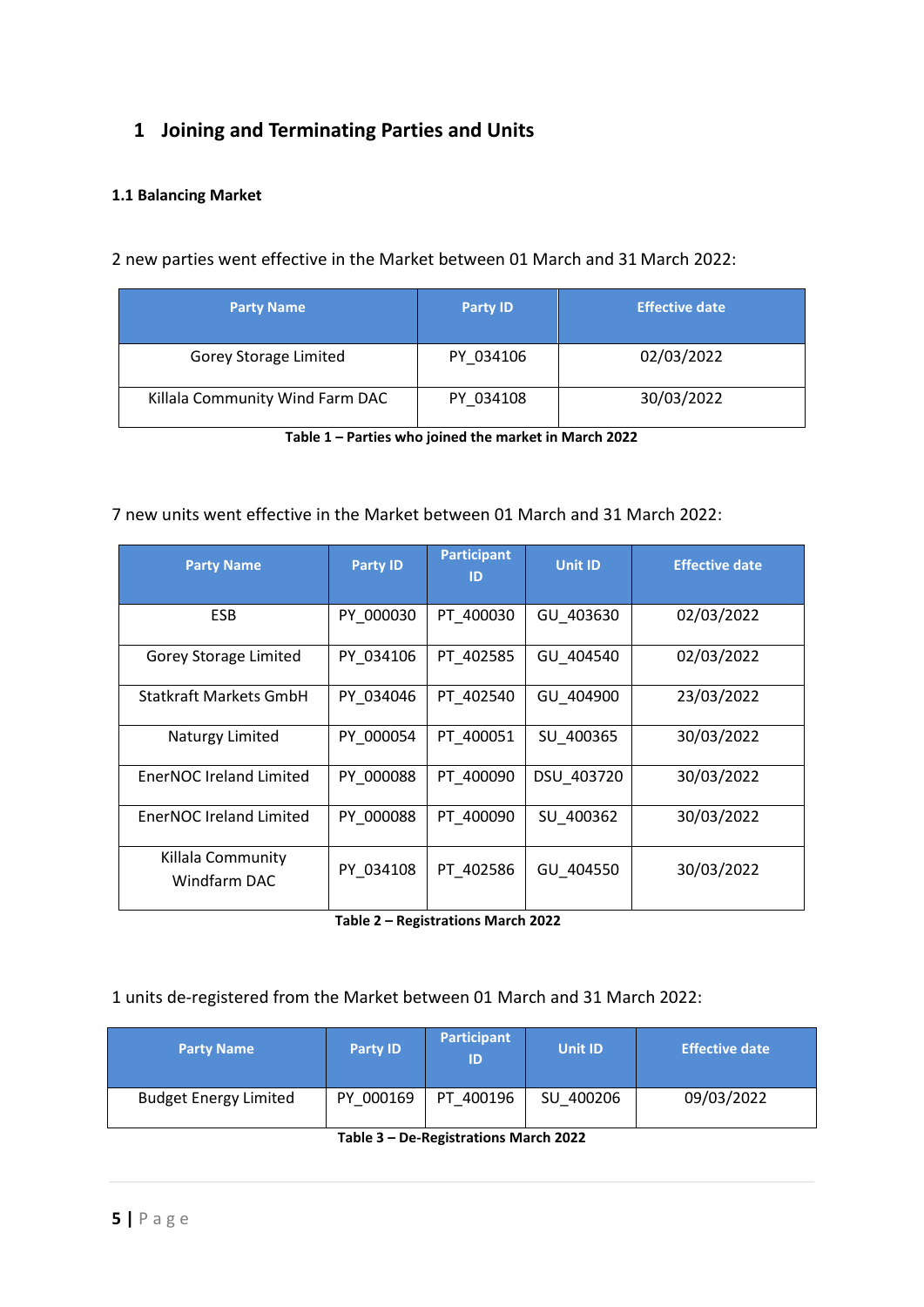### <span id="page-5-0"></span>**1.1 Termination of Participants**

There were no terminating parties in March 2022.

#### <span id="page-5-1"></span>**1.2 Suspension of Participants**

No suspension orders were issued by the Market Operator in March 2022.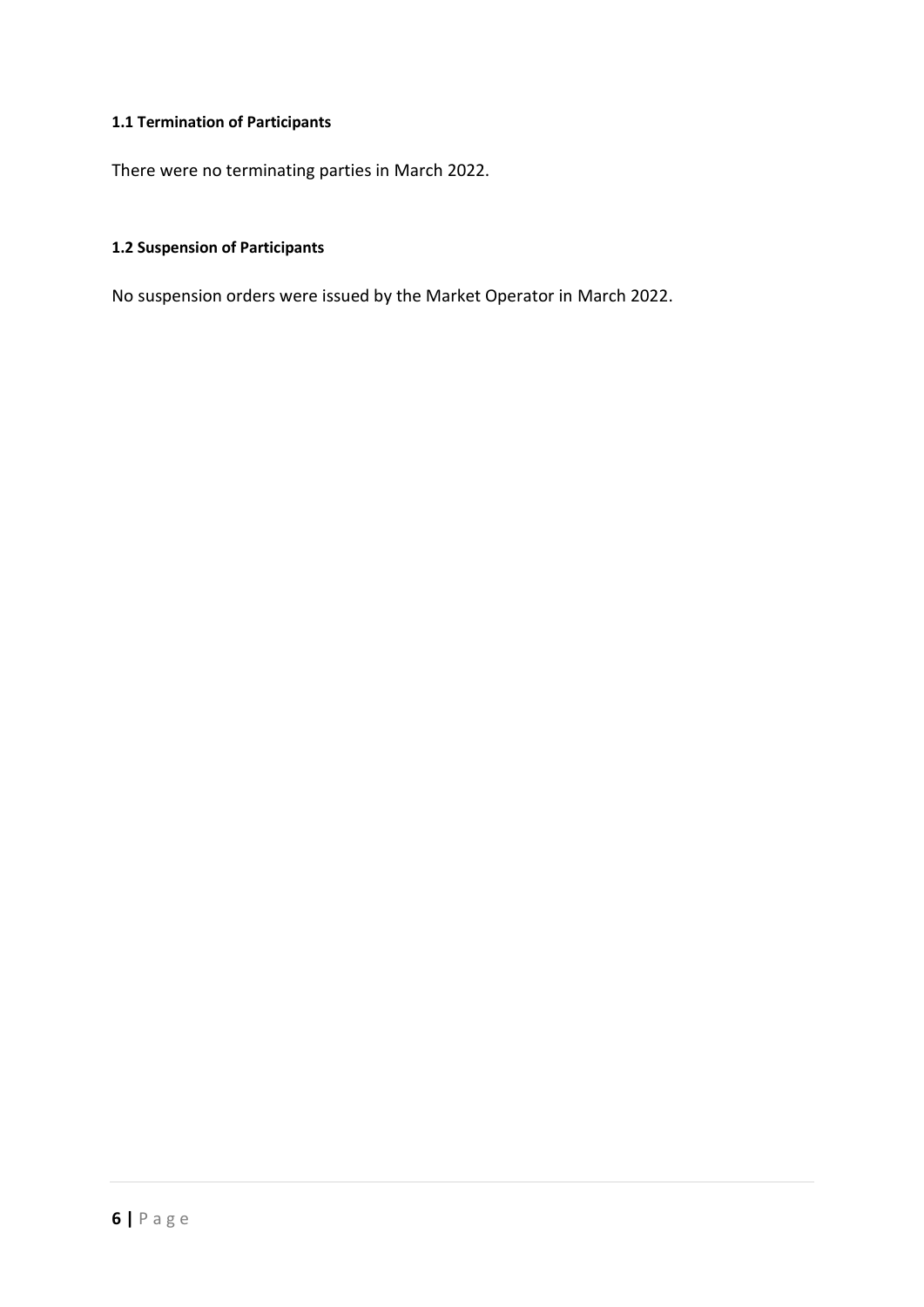# <span id="page-6-0"></span>**2 Trading and Settlement Code Breaches**

| <b>Trading and Settlement Code Breaches</b> |                                    |              |              |  |
|---------------------------------------------|------------------------------------|--------------|--------------|--|
|                                             | <b>Area</b>                        | <b>Major</b> | <b>Minor</b> |  |
| Data Providers                              |                                    | 5            |              |  |
| <b>Market Participants</b>                  | Clearing                           | 4            |              |  |
|                                             | <b>Credit Risk Management</b>      | 9            |              |  |
| Market Operator                             | <b>Balancing Market Settlement</b> |              |              |  |
|                                             | Clearing                           |              |              |  |
|                                             | <b>Credit Risk Management</b>      |              |              |  |
|                                             | Other                              |              |              |  |
| Total                                       | 13                                 | 6            |              |  |

Breaches of the Trading and Settlement Code were noted in the following areas:

**Table 4 – Trading and Settlement Code Breaches**

Further details of each of the Trading and Settlement Code breaches noted above are set out in **Appendix A.**

Key:

- Major Breach late publishing of settlement documents, default notices issued for non-payment or similar.
- Minor Breach deadlines not met, but no financial implication to Participants. This includes late posting of settlement runs.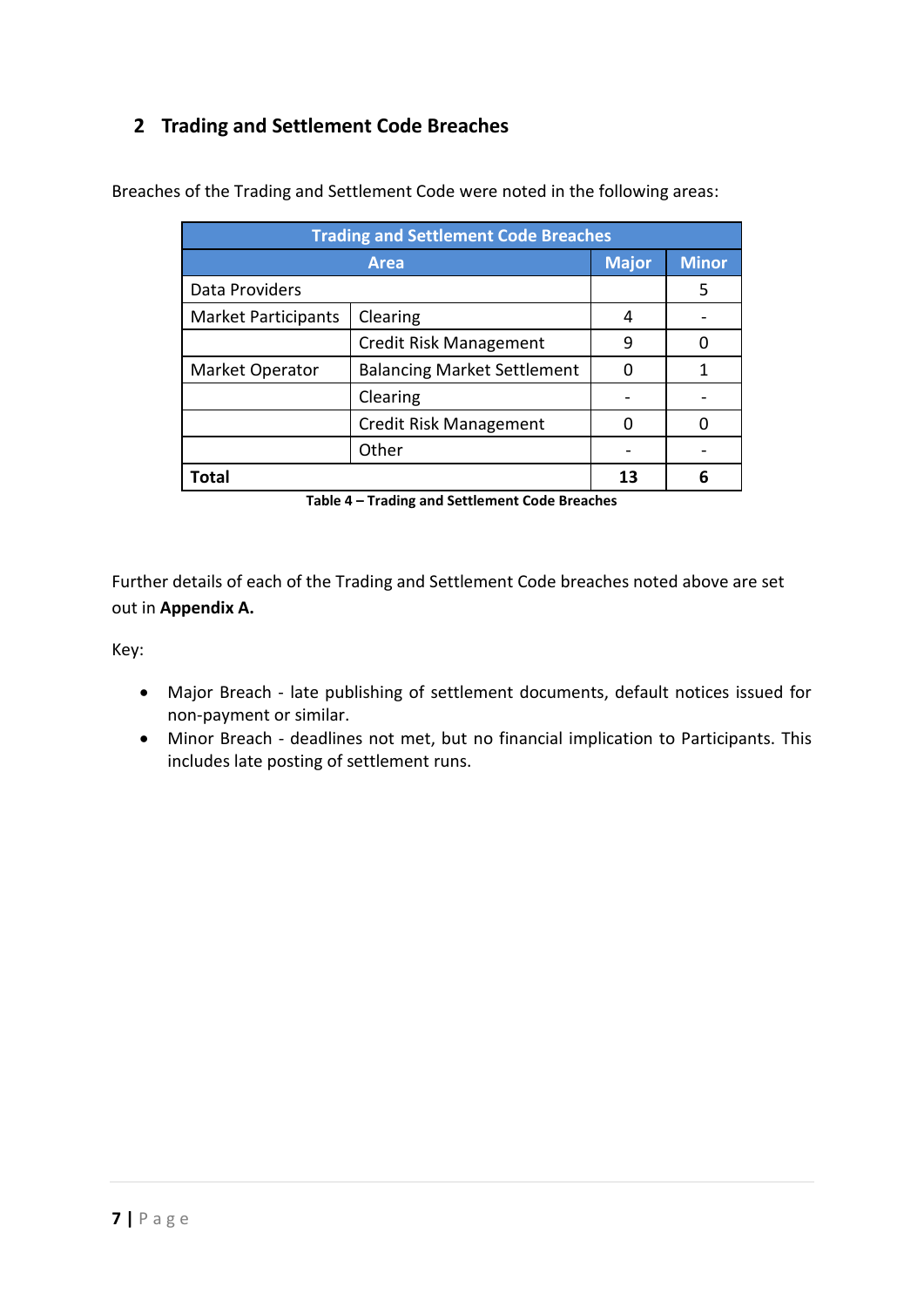# <span id="page-7-0"></span>**3 Balancing Market Settlements**

#### <span id="page-7-1"></span>**3.1 Indicative and Initial Settlement Runs (includes daily BALIMB, MO and CRM)**

For Historical information please see **Appendix B** – Historical Settlement Information.

The following series of tables and graphs represents the publications of Indicative and Initial Settlement runs. Every working day SEMO is obliged to issue Indicative and Initial settlement run statements.

| Settlement Runs completed 01/03/2022 - 31/03/2022 |                   |                |  |
|---------------------------------------------------|-------------------|----------------|--|
|                                                   | <b>Indicative</b> | <b>Initial</b> |  |
| On Time                                           | 30                | 31             |  |
| Same Day Late                                     |                   |                |  |
| > 1 Day Late                                      |                   |                |  |
| <b>Total runs</b>                                 |                   |                |  |

**Table 5 - Settlement Runs completed 01/03/2022 - 31/03/2022**



**Figure 1 - Indicative Settlement Runs Completed**

#### Further details on publication times can be found in **Appendix C.**



**Figure 2 - Initial Settlement Runs Completed**

Further details on publication times can be found in **Appendix C.**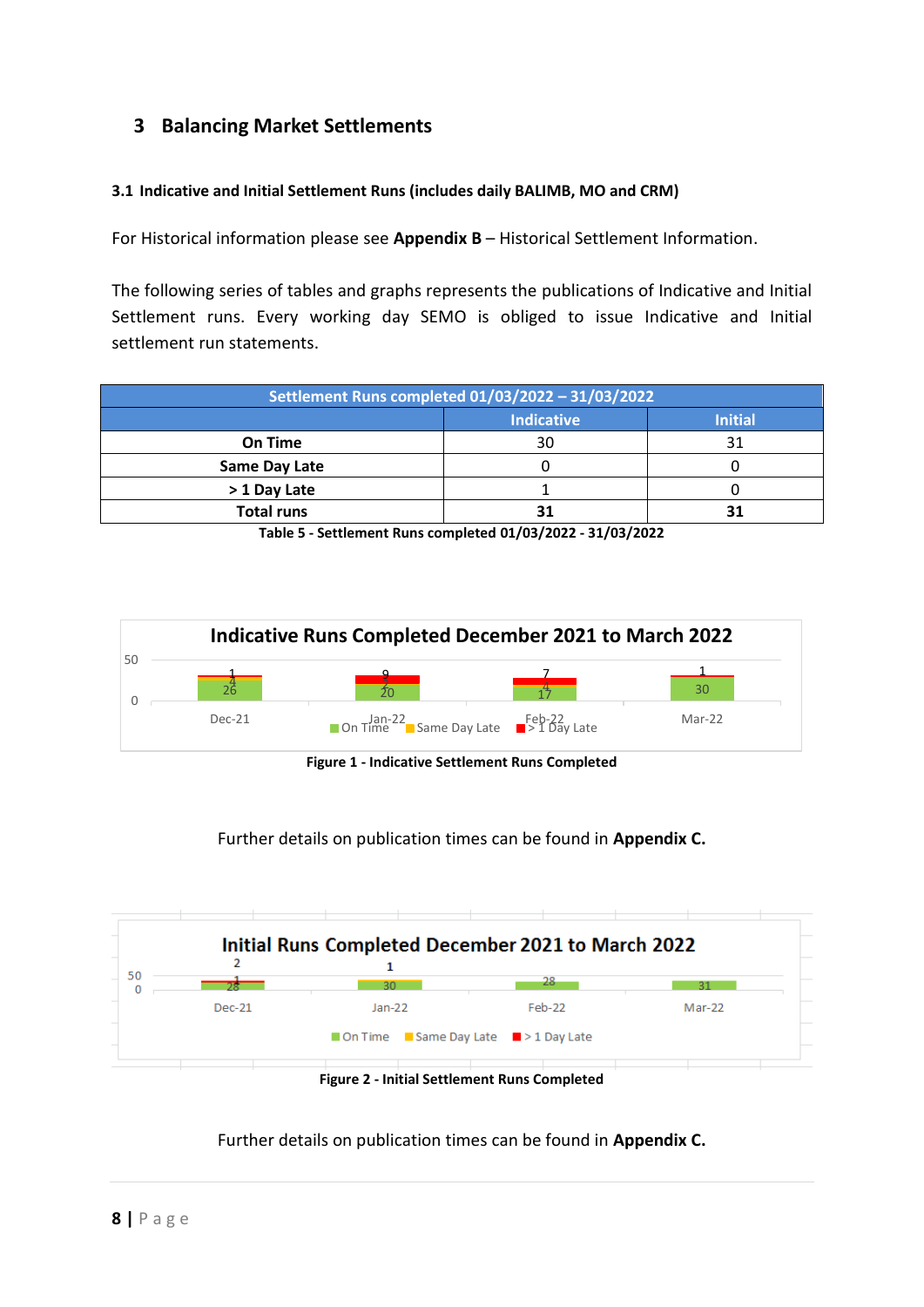#### <span id="page-8-0"></span>**3.2 Settlement Documents**

The following table represents the publications of Initial Settlement Documents. SEMO is obliged to issue initial Settlement Documents 4 working days after the last day of the billing period.

| Settlement Documents completed 01/03/2022 - 31/03/2022 |                     |  |  |
|--------------------------------------------------------|---------------------|--|--|
|                                                        | <b>No. of Weeks</b> |  |  |
| On Time                                                |                     |  |  |
| Same Day Late                                          |                     |  |  |
| > 1 Day Late                                           |                     |  |  |
| <b>Total runs</b>                                      |                     |  |  |
|                                                        |                     |  |  |

**Table 6 - Settlement Documents completed 01/03/2022 - 31/03/2022**

#### <span id="page-8-1"></span>**3.3 M+4, M+13 and Ad-hoc Resettlement**

The following table represents the publications of Resettlement runs for the month of March.

| Resettlement Runs for Operational Dates 01/03/2022 - 31/03/2022 |                  |                            |                                |  |  |
|-----------------------------------------------------------------|------------------|----------------------------|--------------------------------|--|--|
| <b>Number Billing Periods</b><br><b>Resettlement</b>            |                  | <b>Resettlement Period</b> | <b>Resettlement Period End</b> |  |  |
| <b>Run</b>                                                      | <b>Resettled</b> | <b>Start Date</b>          | <b>Date</b>                    |  |  |
| $M+4$                                                           |                  | 31/10/2021                 | 27/11/2021                     |  |  |
| $M+13$                                                          | 4                | 31/01/2021                 | 27/02/2021                     |  |  |
| Ad-Hoc                                                          |                  | 11/11/2018                 | 15/12/2018                     |  |  |
|                                                                 |                  | 06/01/2019                 | 12/01/2019                     |  |  |
|                                                                 |                  | 15/09/2019                 | 21/09/2019                     |  |  |

**Table 7 – Resettlement Runs for Operational Dates 01/03/2022 – 31/03/2022**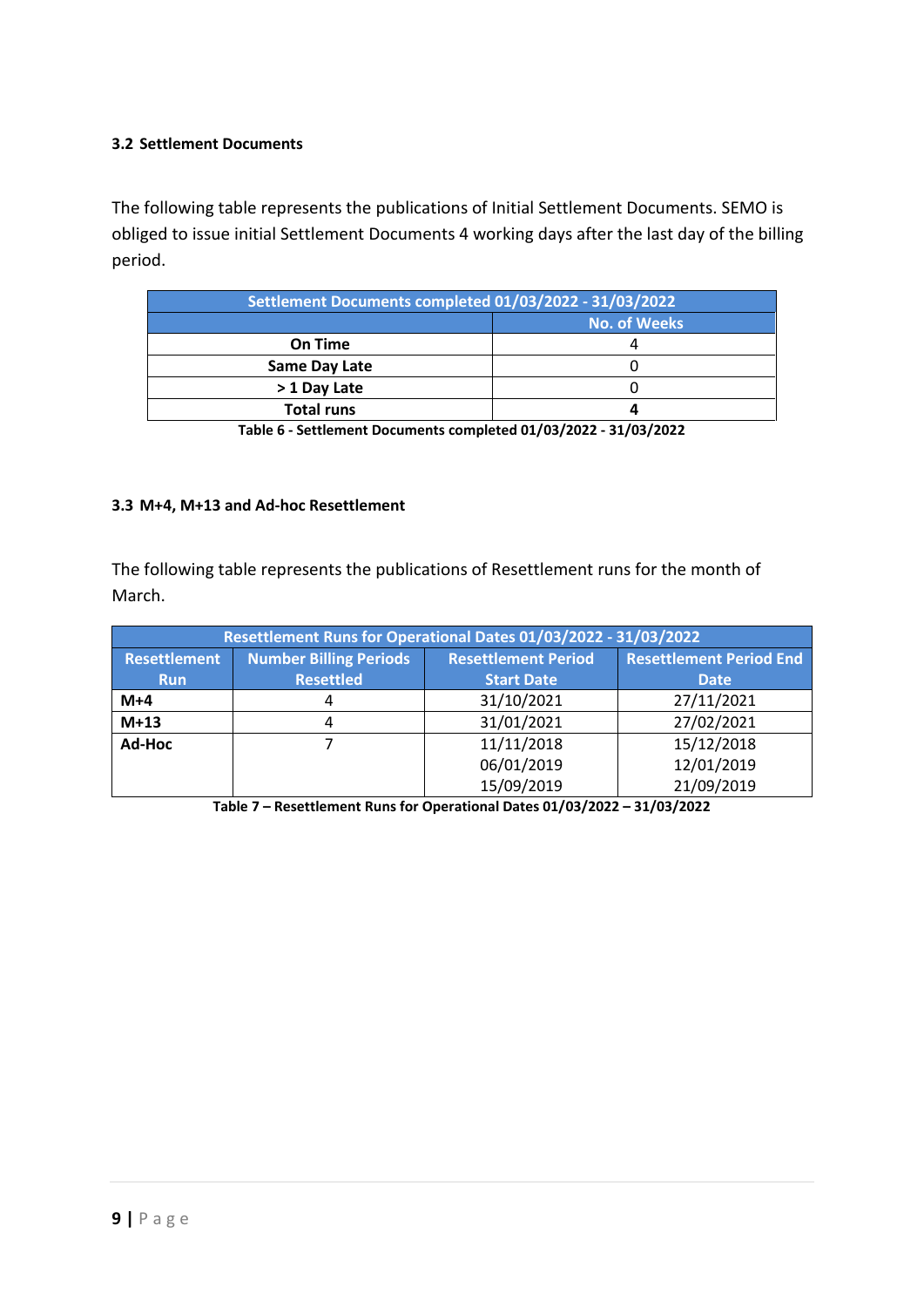### <span id="page-9-0"></span>**3.4 Credit Reports Publications**



There were 55 Credit reports published on time, out of an expected 55 Credit reports.

**Figure 3 - Credit Report Summary March 2022**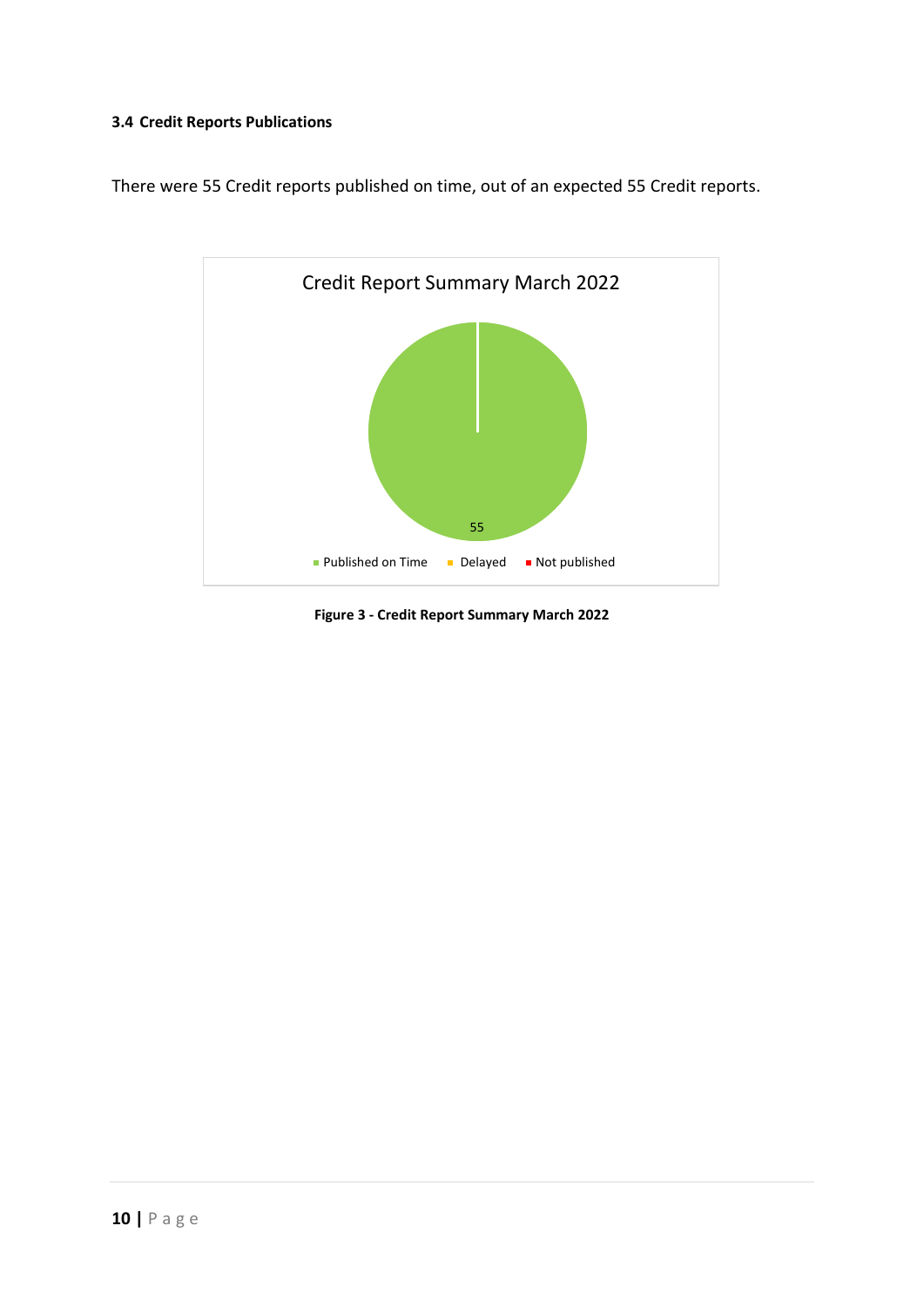# <span id="page-10-0"></span>**4 Financial Statistics**

#### <span id="page-10-1"></span>**4.1 Cash Flow positions for Balancing Market, Capacity Market and Market Operator Charges**

The Balancing Market reflects actions taken by the TSOs to keep the system balanced, for example, for differences between the market schedule and actual system demand. It determines the imbalance settlement price for settlement of these balancing actions. This includes any uninstructed deviations from a participant's notified ex-ante position. All data displayed in this section displays Initial data from 01 March 2022 to 31 March 2022.

- Positive values indicate Payments were greater than Charges
- Negative values indicate Charges were greater than Payments
- All figures are in Euro

| <b>Balancing Market Cashflow Position</b> |                                                   |                  |  |  |  |
|-------------------------------------------|---------------------------------------------------|------------------|--|--|--|
| <b>Component</b>                          | <b>Component Name</b>                             | € Payment/Charge |  |  |  |
| <b>CIMP</b>                               | <b>Imperfections Charge</b>                       | $-30,011,858$    |  |  |  |
| <b>CIMB</b>                               | Imbalance Payment or Charge                       | $-16,548,404$    |  |  |  |
| <b>CCURL</b>                              | Offer Price Only Accepted Offer Payment or Charge | $-1,868,672$     |  |  |  |
| <b>CREV</b>                               | Residual Error Volume Charge                      | $-1,217,442$     |  |  |  |
| <b>CUNIMB</b>                             | Uninstructed Imbalance Charge                     | $-1,168,608$     |  |  |  |
| <b>CAOOPO</b>                             | Bid Price Only Accepted Bid Payment or Charge     | $-915,253$       |  |  |  |
| <b>CDIFFCWD</b>                           | <b>Fixed Cost Payment or Charge</b>               | $-9,301$         |  |  |  |
| <b>CABBPO</b>                             | Imbalance Payment or Charge                       | 147,932          |  |  |  |
| <b>CFC</b>                                | <b>Currency Adjustment Charge</b>                 | 14,962,525       |  |  |  |
| CDISCOUNT                                 | <b>Discount Payment</b>                           | 19,046,793       |  |  |  |
| CPREMIUM                                  | Premium Payment                                   | 30,498,949       |  |  |  |
|                                           | 12,916,661<br><b>Total</b>                        |                  |  |  |  |

**Table 8 - Balancing Market Cash Flow Position**

The Capacity Market is designed to help ensure that the generation capacity in Ireland and Northern Ireland (including Storage, Demand Side Units and Interconnector capacity) is sufficient to meet demand and that the regulatory approved generation adequacy standard is satisfied.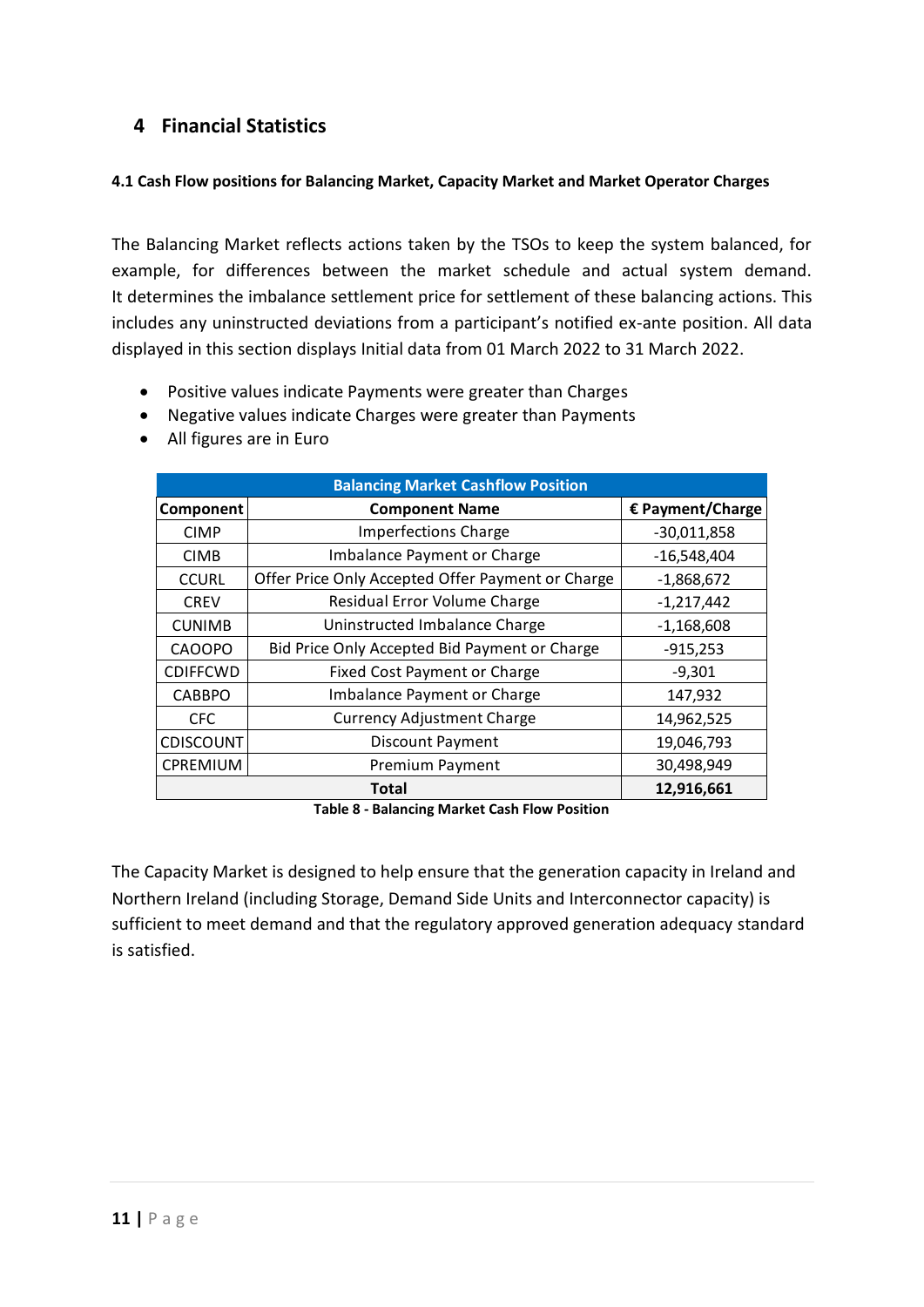| <b>Capacity Market Cash Flow Position</b> |                                              |                  |  |  |  |
|-------------------------------------------|----------------------------------------------|------------------|--|--|--|
| Component                                 | <b>Component Name</b>                        | € Payment/Charge |  |  |  |
| CCP                                       | Fixed Market Operator Charge Generator Units | 29,505,454       |  |  |  |
| CCC                                       | Fixed Market Operator Charge Supplier Units  |                  |  |  |  |
|                                           | Total                                        |                  |  |  |  |

#### **Table 9 - Capacity Market Cash Flow Position**

Market Operator charges are used to recover the costs of administering the market:

| <b>Market Operator Charges</b>                 |                       |                  |  |  |
|------------------------------------------------|-----------------------|------------------|--|--|
| Component                                      | <b>Component Name</b> | € Payment/Charge |  |  |
| Variable Market Operator Charge<br><b>CVMO</b> |                       | -1,786,342       |  |  |
|                                                | Total                 | -1,786,342       |  |  |

**Table 10 - Market Operator Charges**

CMOAV and CMOAU for March have not yet been settled at time of reporting.

#### <span id="page-11-0"></span>**4.2 Financial Changes between Initial Settlement and Subsequent Reruns**

During the month of March 2022:

- M+4 Resettlement has been completed for Settlement Dates 31/10/2021 to 04/12/2021.
- M+13 Resettlement has been completed for Settlement Dates 31/01/2021 to 06/03/2021
- Adhoc Resettlement has been completed for Settlement Dates15/09/2019 to 28/09/2019 and 11/11/2018 to 12/01/2019.

The tables below display the differences between the previous settlement run and the most recent resettlement run (either M+4, M+13 or Adhoc). The differences are then rolled up to the component charge level and combined for both M+4, M+13 and Adhoc.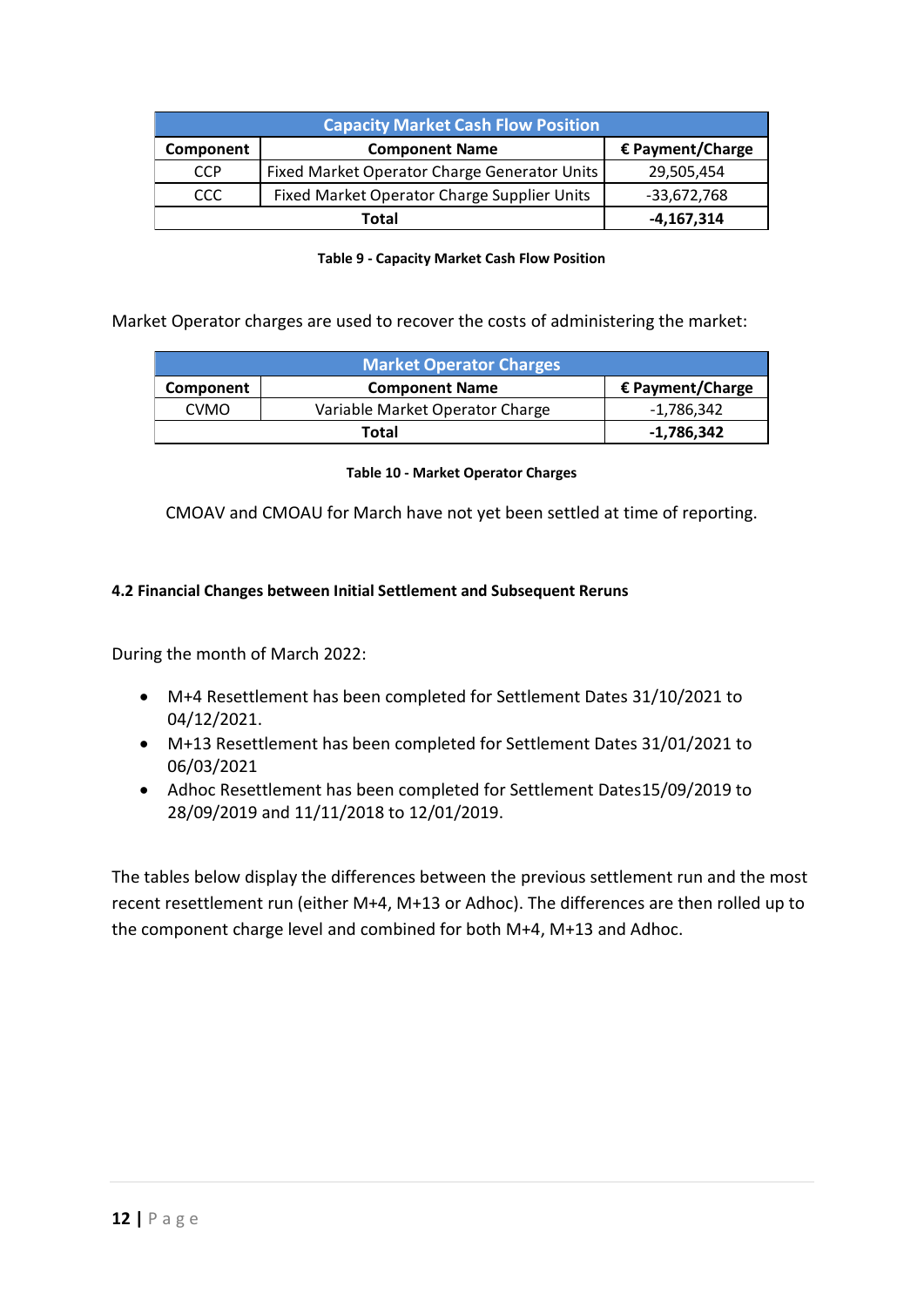| <b>Balancing Market Resettlement</b> |                   |  |  |  |
|--------------------------------------|-------------------|--|--|--|
| Component                            | <b>Difference</b> |  |  |  |
| <b>CDIFFPID</b>                      | $-£17,218$        |  |  |  |
| <b>CDIFFCNP</b>                      | €31,657           |  |  |  |
| <b>CDIFFPIMB</b>                     | €5,510            |  |  |  |
| <b>CEADSUIMB</b>                     | -€89,930          |  |  |  |
| <b>CFC</b>                           | -€921,607         |  |  |  |
| <b>CCURL</b>                         | $-£1,895$         |  |  |  |
| <b>CTEST</b>                         | €0                |  |  |  |
| <b>CDIFFCWD</b>                      | €6,911            |  |  |  |
| <b>CSOCDIFFP</b>                     | €314              |  |  |  |
| <b>CCA</b>                           | €89               |  |  |  |
| CABBPO                               | $-£1,767$         |  |  |  |
| <b>CAOOPO</b>                        | $-68,320$         |  |  |  |
| <b>CREV</b>                          | €43,404           |  |  |  |
| CPREMIUM                             | €280,836          |  |  |  |
| <b>CUNIMB</b>                        | €173,208          |  |  |  |
| <b>CIMP</b>                          | €420,171          |  |  |  |
| CDISCOUNT                            | €601,197          |  |  |  |
| <b>CIMB</b>                          | €9,444,172        |  |  |  |
| <b>Total</b>                         | €9,966,733        |  |  |  |

**Table 11 - Balancing Market Resettlement**

| <b>Difference</b><br>Component |  |  |  |  |  |
|--------------------------------|--|--|--|--|--|
| €518,893                       |  |  |  |  |  |
| €14,100                        |  |  |  |  |  |
| <b>Total</b><br>€532,993       |  |  |  |  |  |
|                                |  |  |  |  |  |

**Table 12 - Capacity Market Resettlement**

| <b>Market Operator Charges Resettlement</b> |          |  |  |  |
|---------------------------------------------|----------|--|--|--|
| <b>Difference</b><br>Component              |          |  |  |  |
| <b>CMOAV</b>                                | €4,183   |  |  |  |
| CMOAU                                       | €171,037 |  |  |  |
| <b>CVMO</b>                                 | €24,888  |  |  |  |
| €200,107<br>Total                           |          |  |  |  |

**Table 13 - Market Operator Charges Resettlement**

Financial Statistics Disclaimer: the above information represents settlement data aggregated during the month in assessment, which may be different to the accounting data audited post settlement period.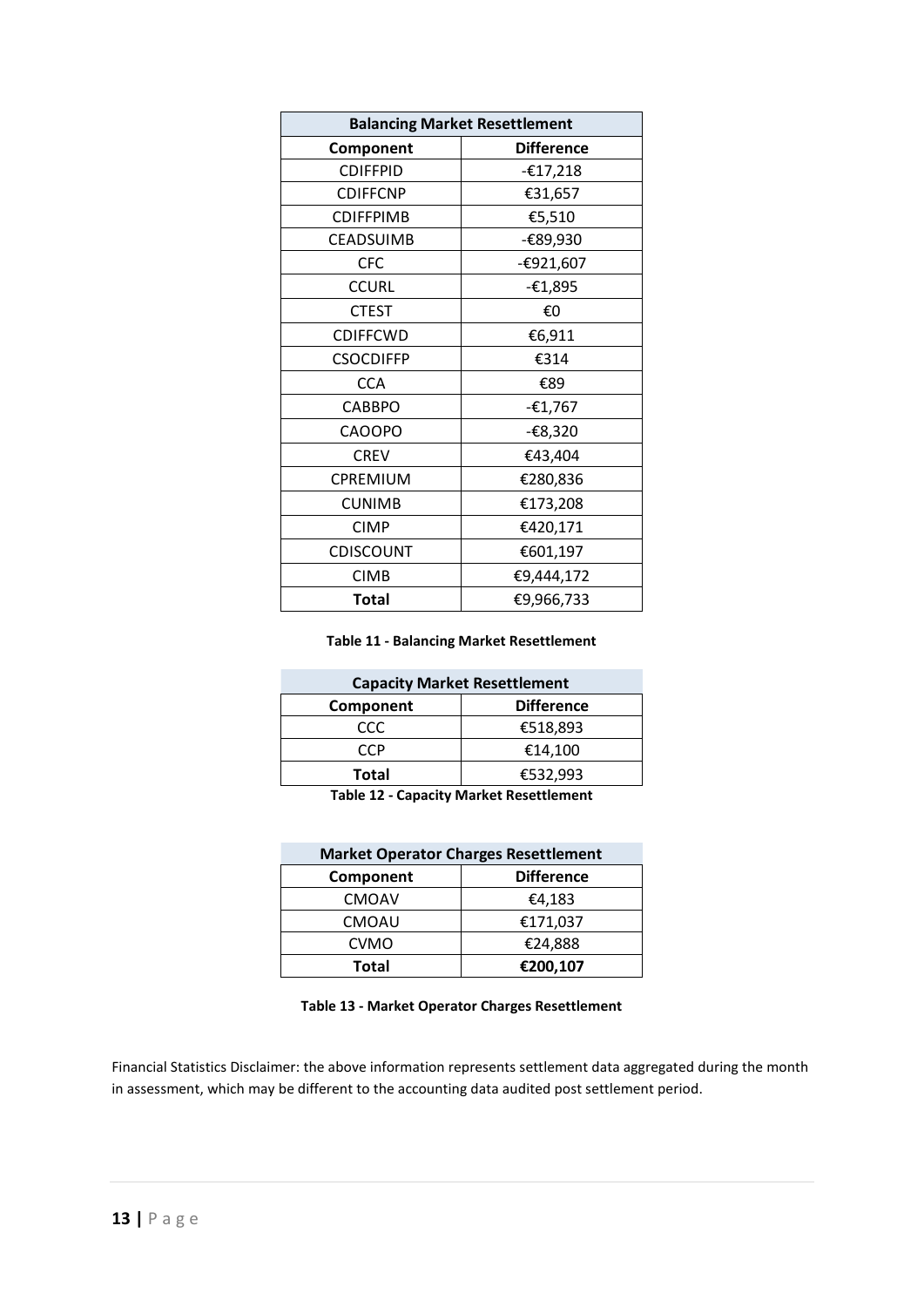# <span id="page-13-0"></span>**5 Query Management**

#### <span id="page-13-1"></span>**5.1 General Queries**

The statistics presented in Table 14 - Helpdesk Query Statistics cover the month of March 2022.

| <b>Received</b> | <b>Resolved</b> | <b>Open</b> |
|-----------------|-----------------|-------------|
| 180             | 177             | 29          |

The average resolution time for queries in March 2022 was 4.8 working days.

#### **Definitions**

- Resolved refers to queries resolved within March 2022, and includes queries raised before this time.
- Resolution Time (Working Days) refers to average time to resolve, in working days for this category of query. It is calculated based on all queries for the category, not just March 2022.
- Open refers to queries raised but not resolved as of 31<sup>st</sup> of March 2022.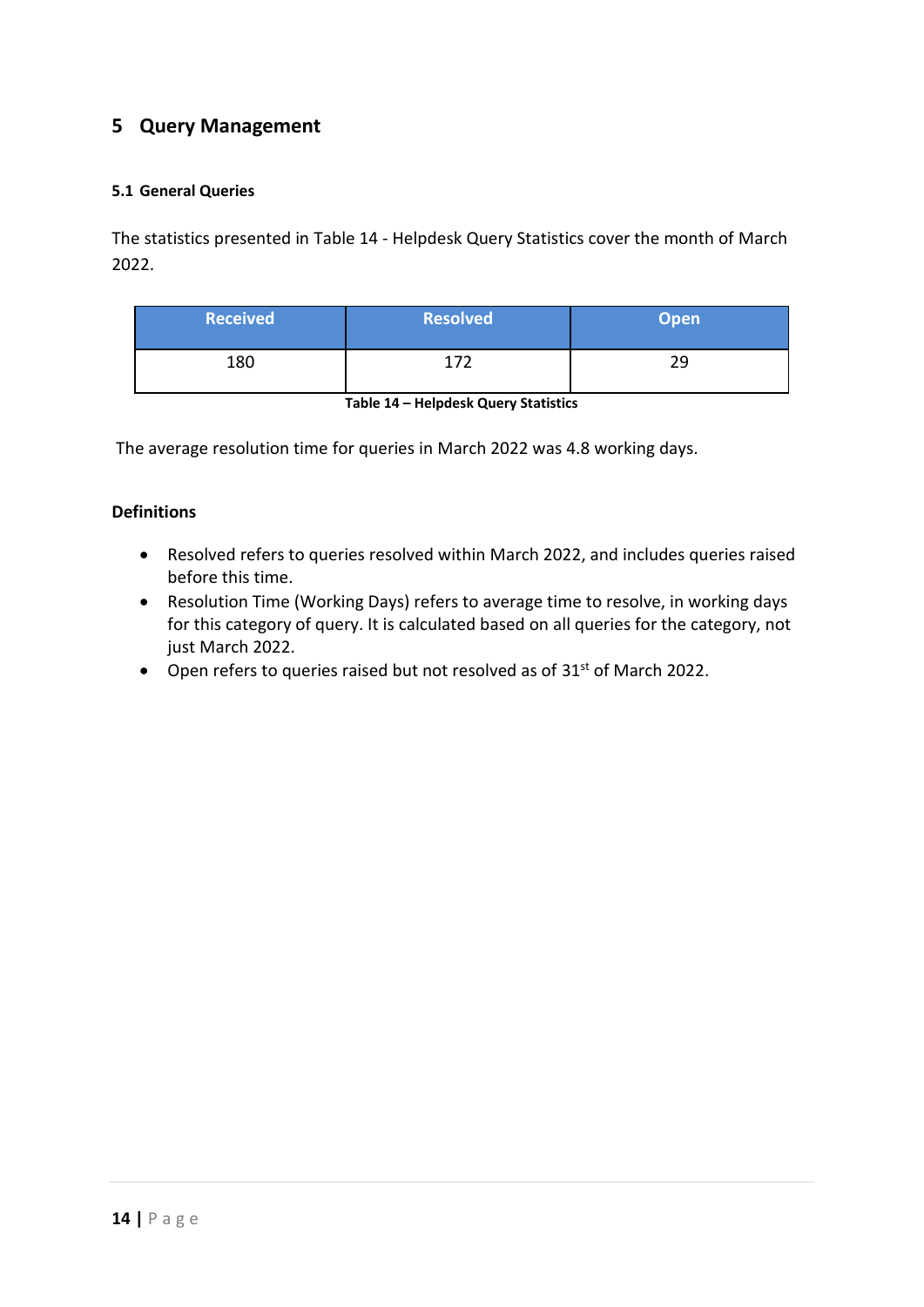#### <span id="page-14-0"></span>**5.2 Settlement Queries**

There were 7 Formal Settlement queries raised in March 2022.

3 have been upheld and 4 are unresolved at this time and are currently under investigation.

| <b>Topic (upheld Queries)</b> | <b>Number of Queries</b> |
|-------------------------------|--------------------------|
| CΕC                           |                          |
| <b>CIMB</b>                   |                          |
| <b>CPREMIUM</b>               |                          |

**Table 15 – Upheld Settlement Queries by Topic**

Further Details on Settlement queries that have been upheld can be found in **Appendix D.**

A full list of all unresolved Settlement queries raised for the month can be found in **Appendix D.**

#### <span id="page-14-1"></span>**5.3 Disputes**

No Disputes were raised in the month of March 2022.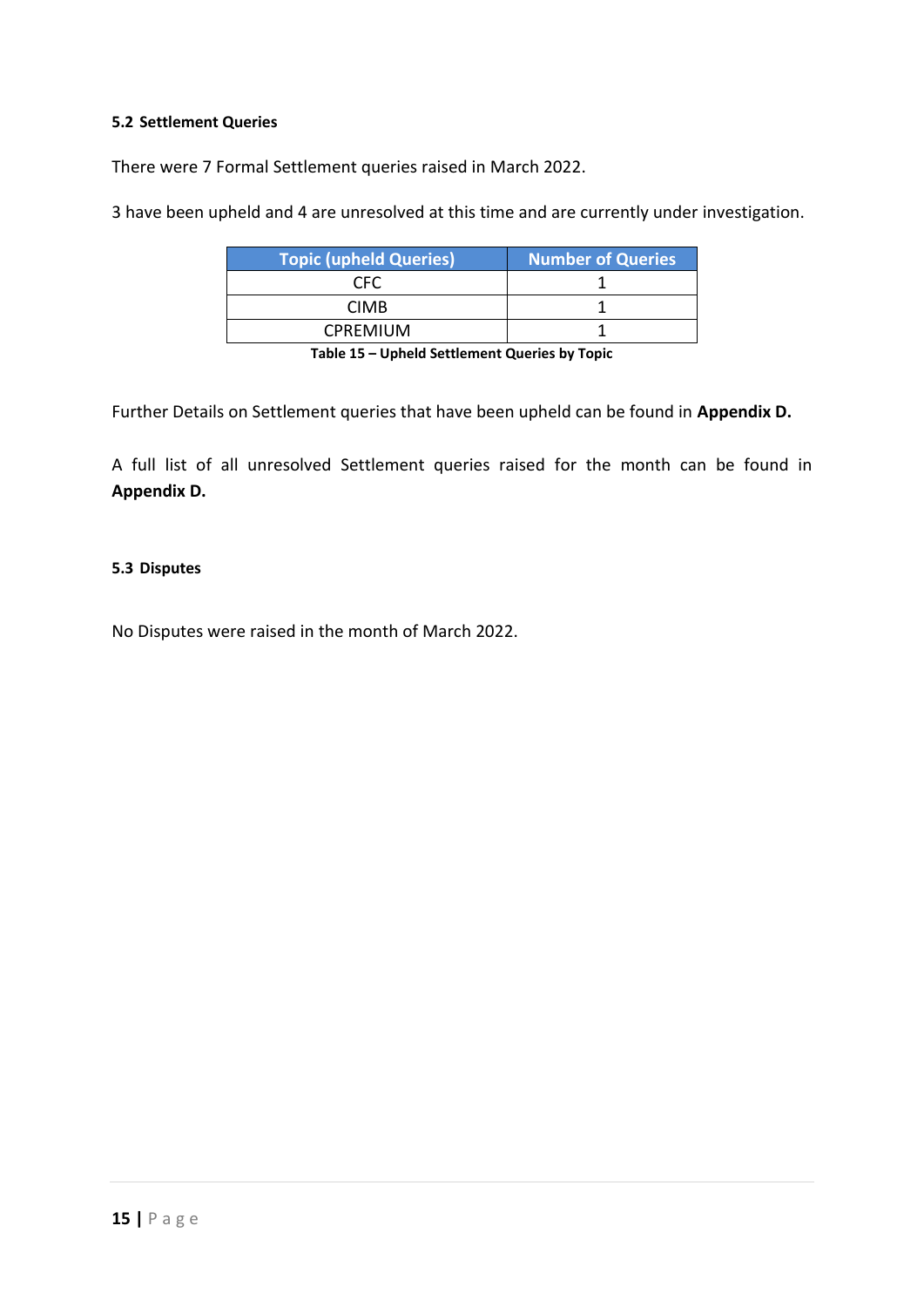# <span id="page-15-0"></span>**6 Imbalance Price**

#### <span id="page-15-1"></span>**6.1 Imbalance Price**

There are two types of Imbalance Price referred to in this section; the Imbalance Price which is the price associated with a 5 Minute Imbalance Pricing Period; and secondly, an Imbalance Settlement Price which is calculated as the average of six 5 Minute Imbalance Prices for a corresponding 30 minute Imbalance Settlement Period.

**Figure 4** below shows the Imbalance Settlement Prices for March 2022. All system calculated Imbalance Settlement Prices are published on this graph; both the Market Back Up Price and the 30 minute average of the Imbalance Price. The average Imbalance Settlement Price for March was €274.95.



**Figure 4 – Imbalance Settlement Price**

**Figure 5** below shows the Quantity Weighted Ex-Ante Price as a comparator to the Imbalance Settlement Price. The Quantity Weighted Ex-Ante Price is the value used by SEMO as the Market Back Up Price, should the Market Operator not be able to calculate an Imbalance Settlement Price; based on the average of the six 5 Minute Imbalance Prices for a given Imbalance Settlement Period.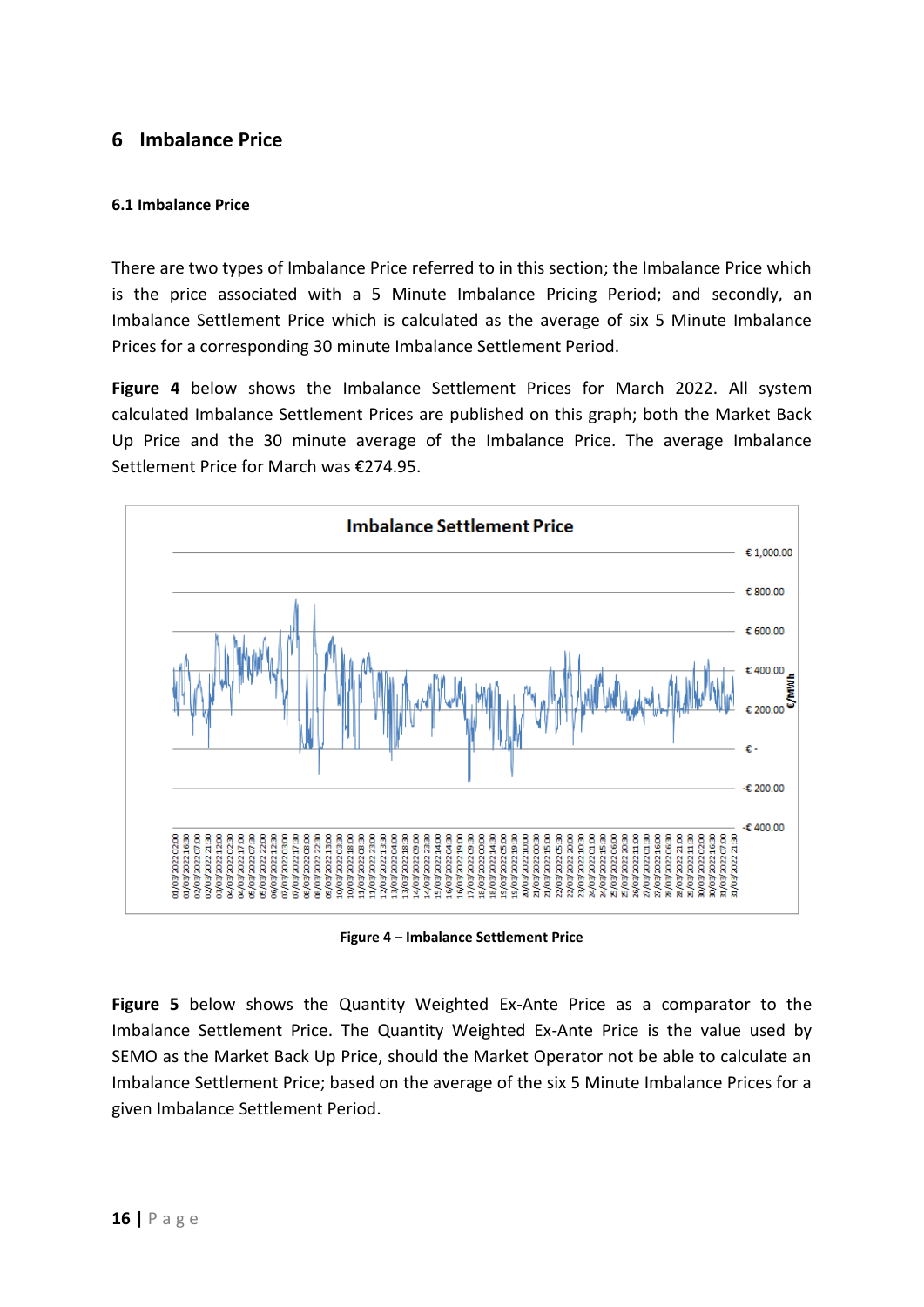

**Figure 5 – Imbalance Settlement Price & Quantity Weighted Ex-Ante Price Comparison**

**Figure 6** below highlights the monthly Highest, Lowest and Average half-hour Imbalance Prices for the period March 2022.



**Figure 6 – Highest, Lowest and Average Imbalance Prices**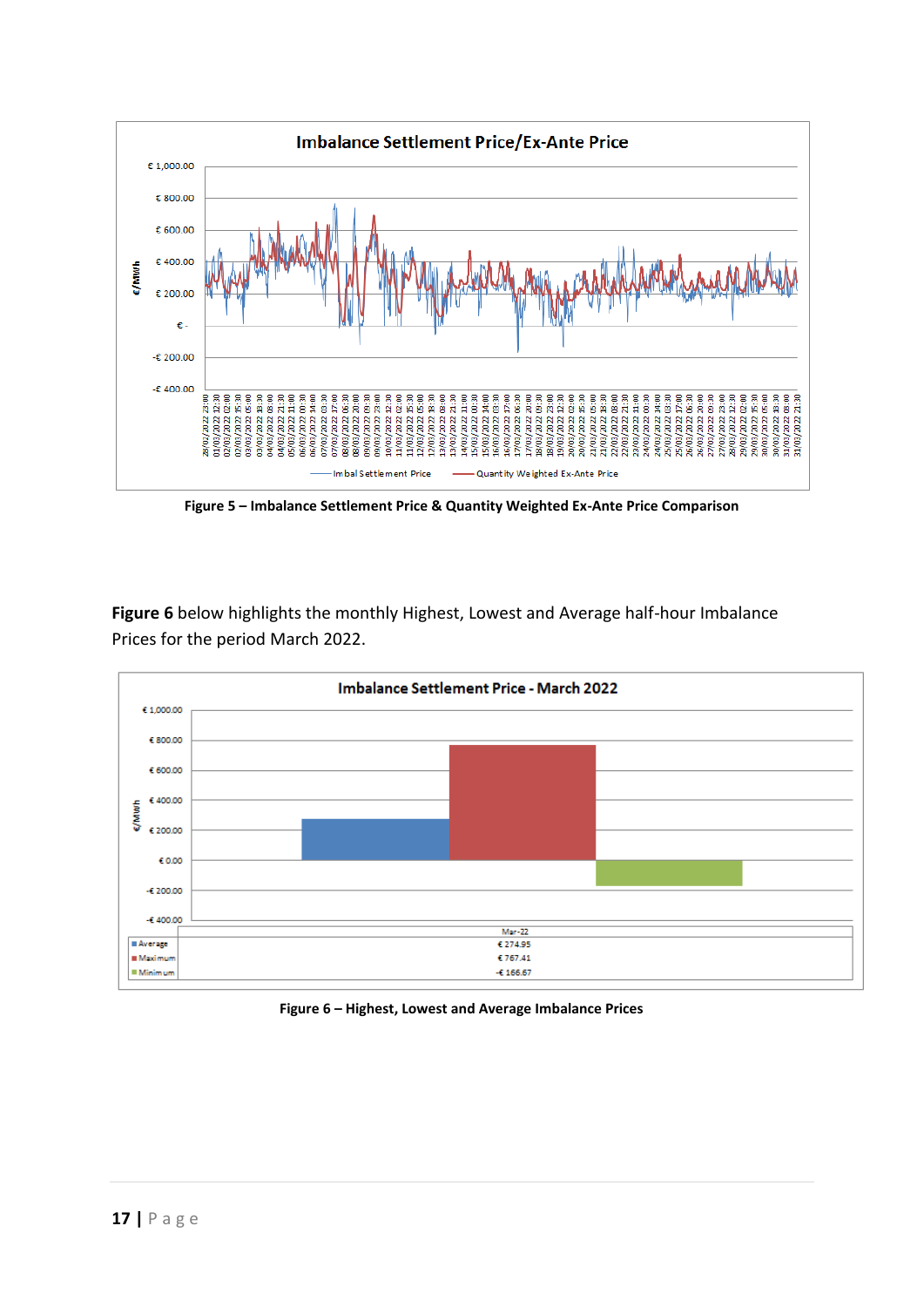#### **6.2 Exchange Rate**

<span id="page-17-0"></span>The SEM is a dual currency market, Units based in Northern Ireland submit their Offer Data in GBP. All GBP Offer Data is converted to EUR as part of the Balancing Market price setting process. The GBP to EUR exchange rate is captured below in **Figure 7**.



**Figure 7 – GBP to EUR Exchange Rate**

#### **6.3 Imbalance Price Generation and Backup Price**

<span id="page-17-1"></span>The Imbalance Settlement Price is set as the average of the six 5 minute Imbalance Prices. In the event that the Market Operator is unable to calculate any Imbalance Prices within a 30 minute Imbalance Settlement Period within the timeframes set out under the TSC; then the Market Back Up Price will be applied. The Imbalance Settlement Price will use the Market Back Up Price if no 5 minute Imbalance Prices have been published, for that period. During this calendar month, there were no Market Back Up Prices applied.

As a result of the approved Mod 03 19; the Market Back Up Price is separately applied to a 5 minute Imbalance Price, where that price has not been automatically published. In this instance, the Imbalance Settlement Price will use the average of the automated Imbalance Price; or the replacement Market Back Up Price. During this calendar month, there were 86 Backup Prices (5MIN) applied as a result of a scheduled system outage and 105 Backup Prices (5MIN) applied as a result of performance issues.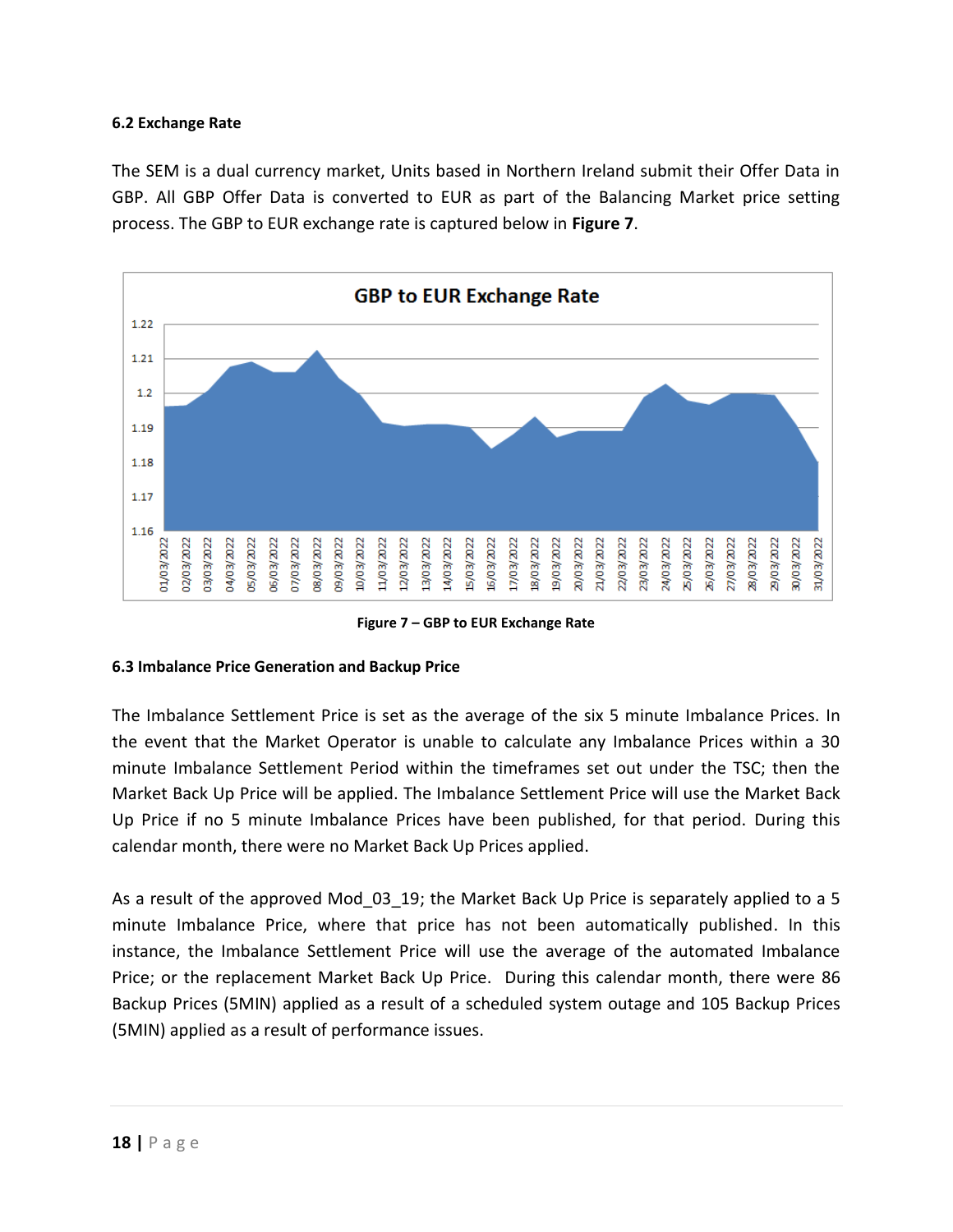# **7 Modifications**

#### <span id="page-18-0"></span>**7.1 Balancing Market – Trading & Settlement Code Modification Management**

<span id="page-18-1"></span>The tables that follow give an overview of the activity that has taken place between  $1<sup>st</sup>$  March 2022 and 31<sup>st</sup> March 2022. Table 16 shows the dates and number of Modifications Committee Meetings and Working Groups that took place over this period.

| Meeting.                             | Date | Location |
|--------------------------------------|------|----------|
| No meetings scheduled for March 2022 |      |          |
|                                      |      |          |

**Table 16 - Balancing Market: Trading & Settlement Code Modifications Committee Meetings**

At the Modifications Committee Meeting, decisions are made with regard to progressing various Modification Proposals. Table 17 gives an outline of the amount of activity that has taken place over this period.

| <b>Modification Proposal Activity</b> | <b>Total</b> |
|---------------------------------------|--------------|
| Raised                                |              |
| Alternative Versions raised           |              |
| Withdrawn                             |              |
| Deferred                              |              |
| <b>Extension Granted</b>              |              |
| <b>Recommended for Approval</b>       |              |
| Recommended for Rejection             |              |
| <b>Further Work Required</b>          |              |
| RA Decision Approved                  |              |
| RA Decision Rejected                  |              |

**Table 17 - Modification Proposal Activity**

#### **7.2 Balancing Market - Modifications Process Development**

<span id="page-18-2"></span>Modification Proposals were considered at bimonthly Modifications Committee Meetings alternating between Belfast and Dublin or conference call where applicable (see Table 16).

Full details of all modifications progressed during the year are available in the Balancing Market [Modifications section](https://www.sem-o.com/rules-and-modifications/balancing-market-modifications/) of the SEMO website.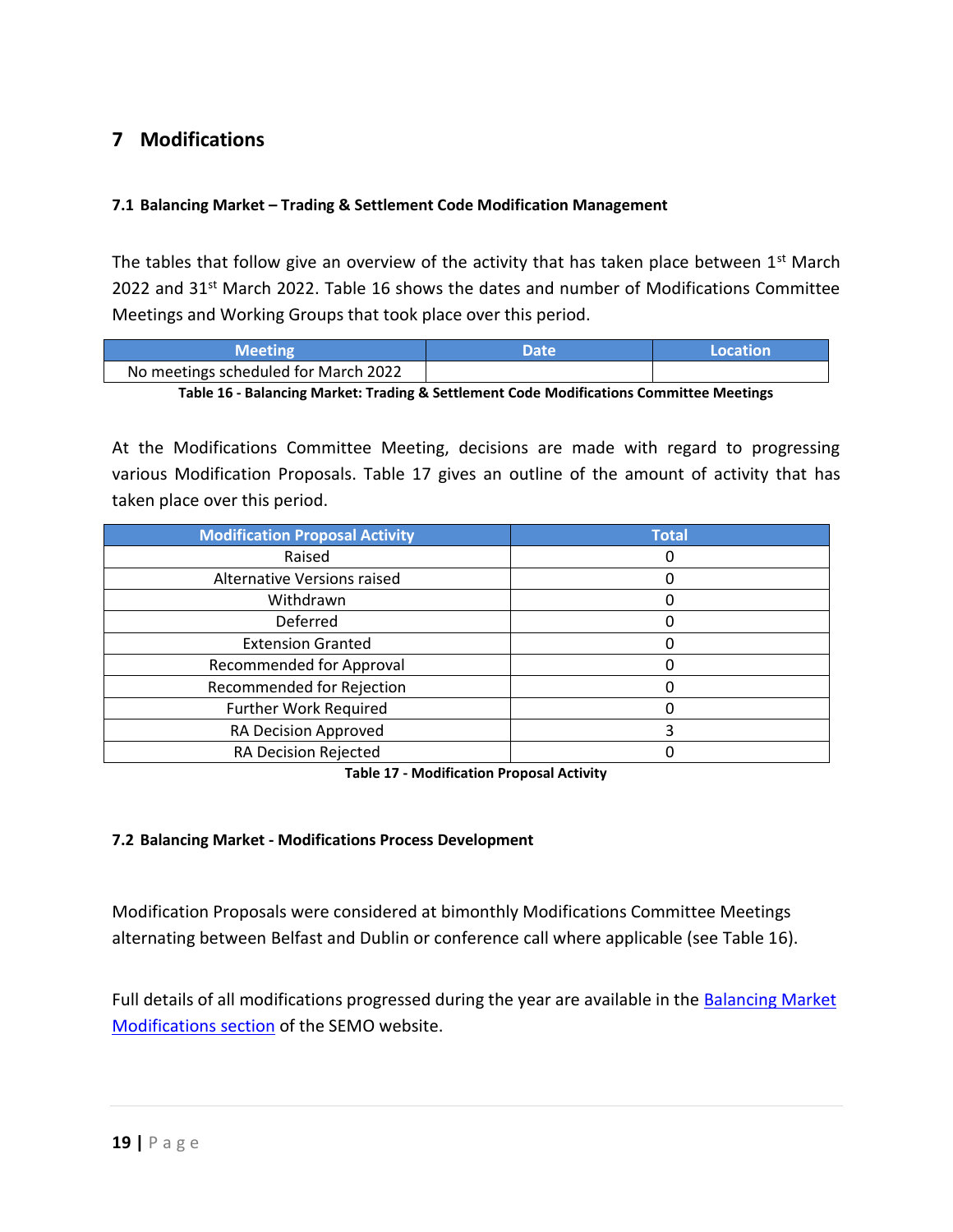# **RA Decision Approved**

- Mod\_20\_21 Undo Instruction Scenario 2
- Mod\_03\_22 Collection of Monies
- Mod\_04\_22 Alternatives to LIBOR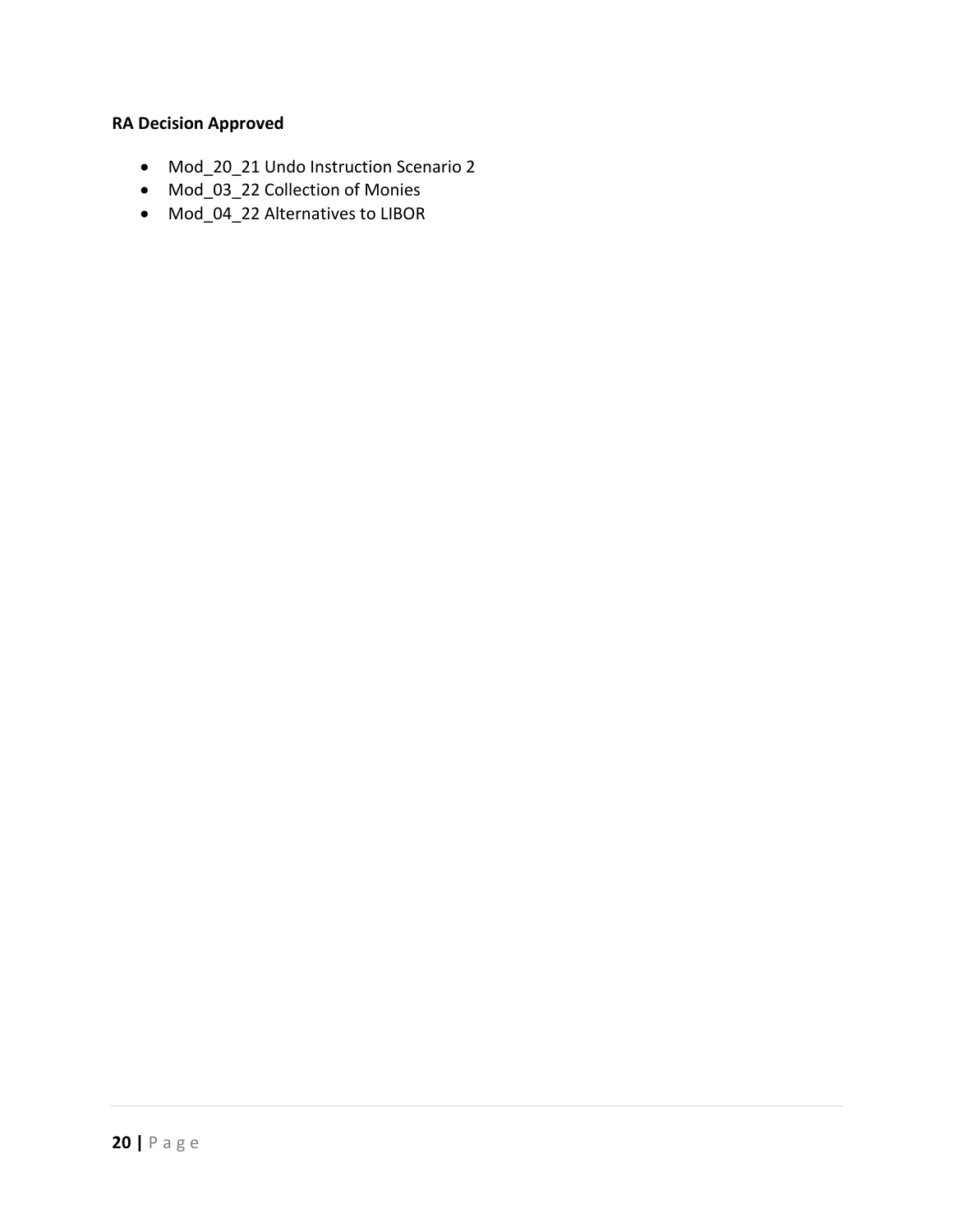# **8 Central Systems**

#### <span id="page-20-0"></span>**8.1 System Releases**

<span id="page-20-1"></span>There were no Market System Releases deployed during the month of March 2022.

#### **8.2 System Availability**

<span id="page-20-2"></span>The table below gives the system availability values for the month of March 2022:

| System / Application                       | <b>Annual Availability %</b> |
|--------------------------------------------|------------------------------|
| Settlements (CSB)                          | 100%                         |
| MI                                         | 100%                         |
| MA                                         | 99.93%                       |
| Reporting (reports publication in the MPI) | 100%                         |
| Website (availability)                     | 100%                         |
| <b>Average System Availability</b>         | 99.99%                       |

**Table 18 - Monthly Availability**

#### **8.3 Known Issues Report**

<span id="page-20-3"></span>For details regarding system errors please refer to the latest Known Issues Report published on the [SEMO website.](https://www.sem-o.com/documents/general-publications/ISEM-Known-Issues-Report-08-April-2022.pdf)

#### **8.4 Limited Communication Failure (LCF), General Communication Failure (GCF) and General System Failure (GSF)**

<span id="page-20-4"></span>There were no LCFs during the months of March 2022.

There was no GCF during the months of March 2022.

There were no GSFs during the month of March 2022.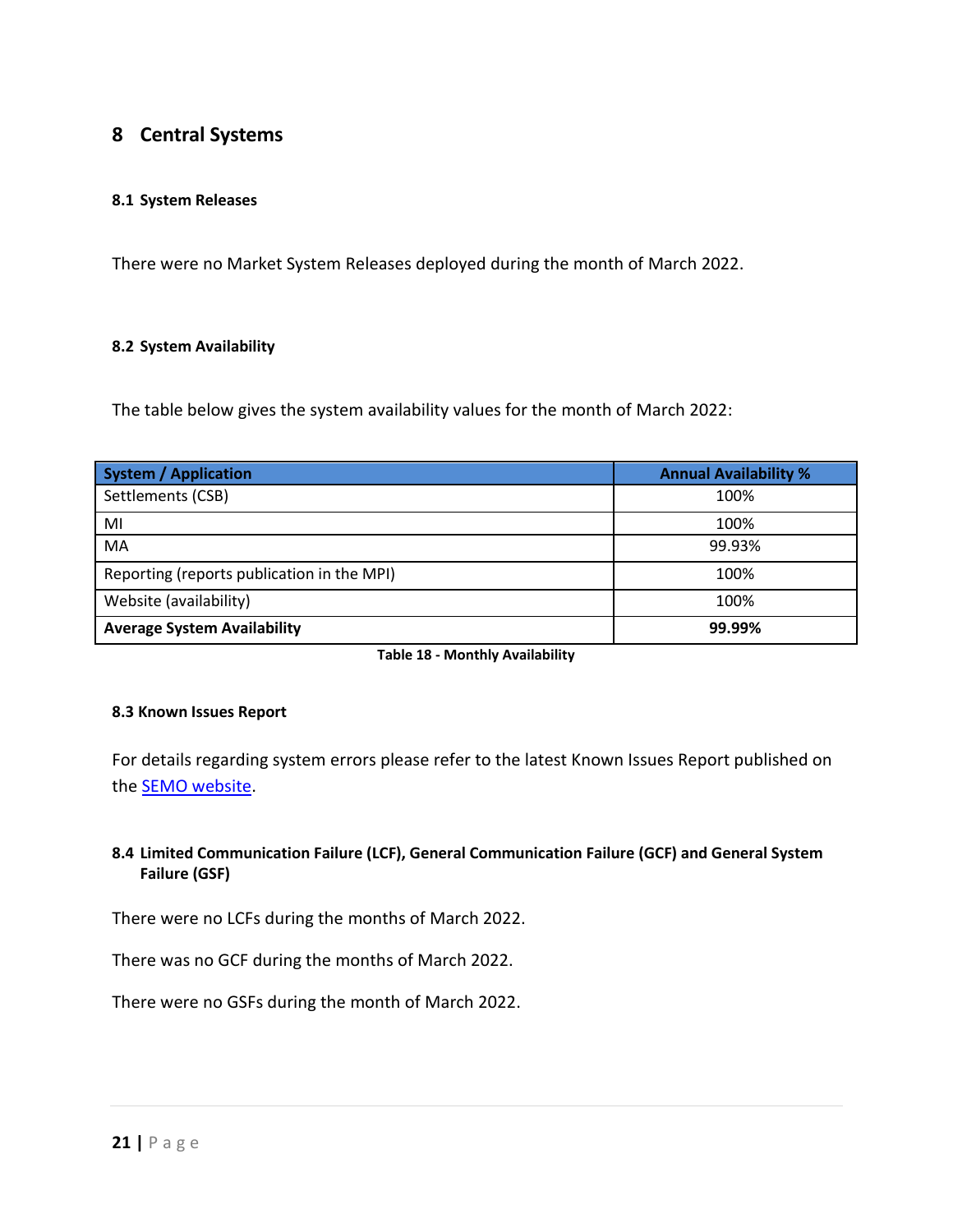# **9 Appendix A: Trading and Settlement Code Breaches**

#### <span id="page-21-0"></span>**Meter Data Provider Breaches**

| <b>Ops Date Identified</b> | <b>Run Type</b> | <b>Issue</b>  | <b>MDP Provider</b> | <b>Issue Type</b>            | <b>Description T&amp;SC Breach</b> | <b>T&amp;SC Breach Status</b> |        |
|----------------------------|-----------------|---------------|---------------------|------------------------------|------------------------------------|-------------------------------|--------|
| 11/03/2022 D+4             |                 | <b>Timing</b> | <b>SONI</b>         | File submission of DI data   | Delay of 49 mins                   | <b>Minor</b>                  | Closed |
| 12/03/2022 D+4             |                 | <b>Timing</b> | <b>SONI</b>         | File submission of DI data   | Delay of 10 mins                   | <b>Minor</b>                  | Closed |
| 14/03/2022 D+1             |                 | <b>Timing</b> | <b>SONI</b>         | File submission of DI data   | Delay of 9 mins                    | <b>Minor</b>                  | Closed |
| 15/03/2022 D+1             |                 | <b>Timing</b> | <b>SONI</b>         | File submission of DI data   | Delay of 10 mins                   | <b>Minor</b>                  | Closed |
| 28/03/2022 D+1             |                 | <b>Timing</b> | <b>SONI</b>         | File submission of ACTA data | Delay of 1 day                     | <b>Minor</b>                  | Closed |

#### **Table 19 - Meter Data Provider Breaches**

#### **Market Participant Breaches**

| <b>PT Name</b>                                    |                    |              | Invoice period Market Default issued due to | Default letter issued T | T& SC Breach Status |        |
|---------------------------------------------------|--------------------|--------------|---------------------------------------------|-------------------------|---------------------|--------|
| Dan Twomey Waterpower Engineering Limi WK_07_2022 |                    | <b>BMCRM</b> | Timing                                      | Yes                     | Maior               | Closed |
| <b>Statkraft Markets GmbH</b>                     | WK 07 2022         | <b>BMCRM</b> | <b>Timing</b>                               | Yes                     | Maior               | Closed |
| Megawatts Power Trading Limited                   | Feb 2022           | <b>MO</b>    | <b>Timing</b>                               | Yes                     | Maior               | Closed |
| Naturgy Limited                                   | <b>RS</b> Jan 2021 | <b>MO</b>    | <b>Timing</b>                               | Yes                     | Maior               | Closed |

**Table 20 - Clearing Default Notices (Major)**

| <b>Ops Date indentified</b> | <b>PT Name</b>                  | <b>Issue Type</b> | <b>Default Letter Sent</b> | Cause                                                            | <b>Resolution</b>                                                     | <b>Closed</b> | <b>T &amp; SC Breach</b> |
|-----------------------------|---------------------------------|-------------------|----------------------------|------------------------------------------------------------------|-----------------------------------------------------------------------|---------------|--------------------------|
| 01/03/2022                  | PT 400069 G.A.E.L Force Power   | Credit            | yes                        | CCIN was not resolved within the T& S Code<br>timeframes         | PT does not have a<br>collateral account.<br>New LOC to follow        | <b>NO</b>     | Major                    |
| 04/03/2022                  | PT 400069 G.A.E.L Force Power   | Credit            | yes                        | CCIN was not resolved within the T& S Code<br>timeframes         | PT does not have a<br>collateral account.<br>New LOC to follow        | <b>NO</b>     | Major                    |
| 09/03/2022                  | PT 400069 G.A.E.L Force Power   | Credit            | yes                        | CCIN was not resolved within the T& S Code<br>timeframes         | PT does not have a<br>collateral account.<br>New LOC to follow        | <b>NO</b>     | Major                    |
| 14/03/2022                  | PT 400069 G.A.E.L Force Power   | Credit            | ves                        | CCIN was not resolved within the T& S Code<br>timeframes         | <b>PT</b> does not have a<br>collateral account.<br>New LOC to follow | <b>INO</b>    | Major                    |
| 21/03/2022                  | PT 400069 G.A.E.L Force Power   | Credit            | ves                        | CCIN was not resolved within the T& S Code<br>timeframes         | PT does not have a<br>collateral account.<br>New LOC to follow        | <b>INO</b>    | Major                    |
| 24/03/2022                  | PT 400069 G.A.E.L Force Power   | Credit            | ves                        | CCIN was not resolved within the T& S Code<br>timeframes         | PT does not have a<br>collateral account.<br>New LOC to follow        | <b>NO</b>     | Major                    |
| 30/03/2022                  | PT 400069 G.A.E.L Force Power   | Credit            | ves                        | CCIN was not resolved within the T& S Code<br><b>Itimeframes</b> | PT does not have a<br>collateral account.<br>New LOC to follow        | <b>INO</b>    | Major                    |
| 30/03/2022                  | PT 400028 Bord Gais Energy Ltd  | Credit            | yes                        | CCIN was not resolved within the T& S Code<br>timeframes         | collateral posted                                                     | <b>YES</b>    | Major                    |
| 31/03/2022                  | PT 502531 Energetech Operations | Credit            | yes                        | CCIN was not resolved within the T& S Code<br><b>Itimeframes</b> | collateral posted                                                     | <b>YES</b>    | Major                    |

#### **Table 21 – Credit Risk Management Default Notices (Major)**

#### **Market Operator Breaches**

| Settlement<br><b>Date</b> | Periods<br><b>Affected</b> | <b>Run Type</b> | <b>Quality or</b><br><b>Timing</b> | Party       | <b>Issue Type</b>           | <b>Description</b>                                   | Cause                          | <b>Resolution</b>                                                         | T&SC<br><b>Breach</b> | <b>Status</b> |
|---------------------------|----------------------------|-----------------|------------------------------------|-------------|-----------------------------|------------------------------------------------------|--------------------------------|---------------------------------------------------------------------------|-----------------------|---------------|
| 28th                      |                            | Indicative      | <b>Timing</b>                      | <b>SEMO</b> | <b>Late Settlement Data</b> | Late Actual<br><b>Availabilities (ACTA)</b><br>files | NI ACTA files received<br>late | ACTA data received and<br>Indicatives completed late after<br>target date | <b>Minor</b>          | Closed        |

**Table 22 – Delays to Indicative Settlement**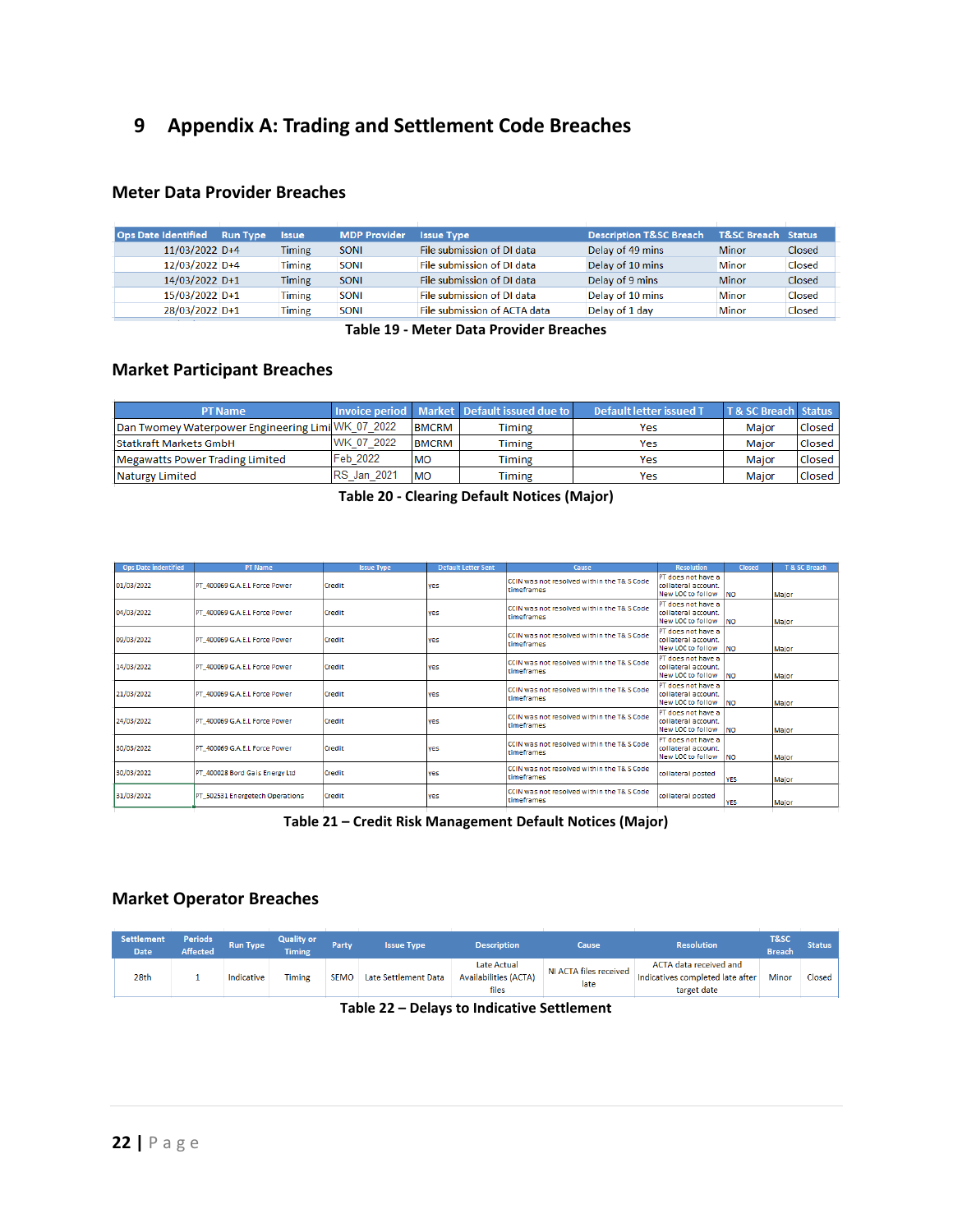<span id="page-22-0"></span>

# **Appendix B: Historical Settlement Information**





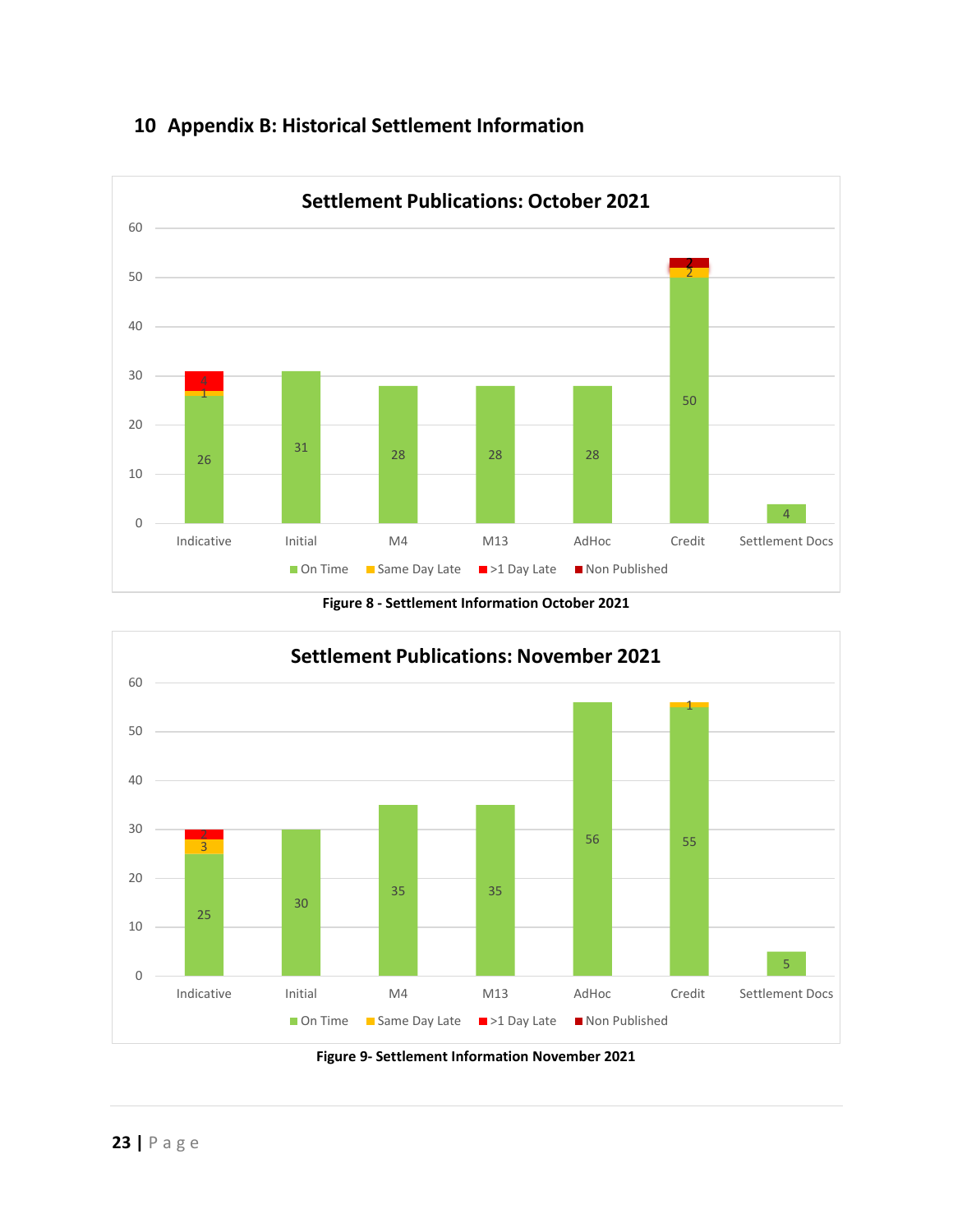

**Figure 10 - Settlement Information December 2021**



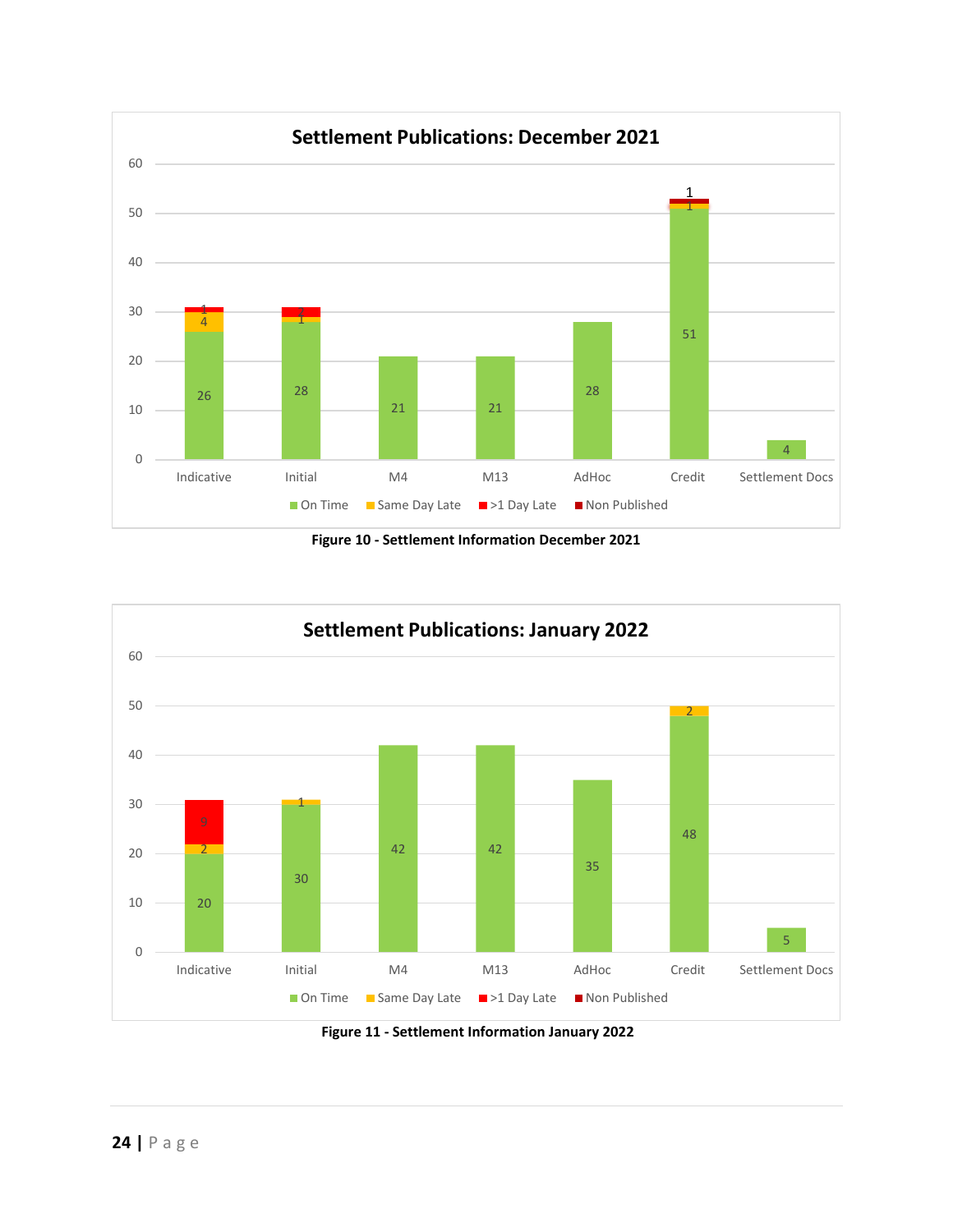

**Figure 12 - Settlement Information February 2022**



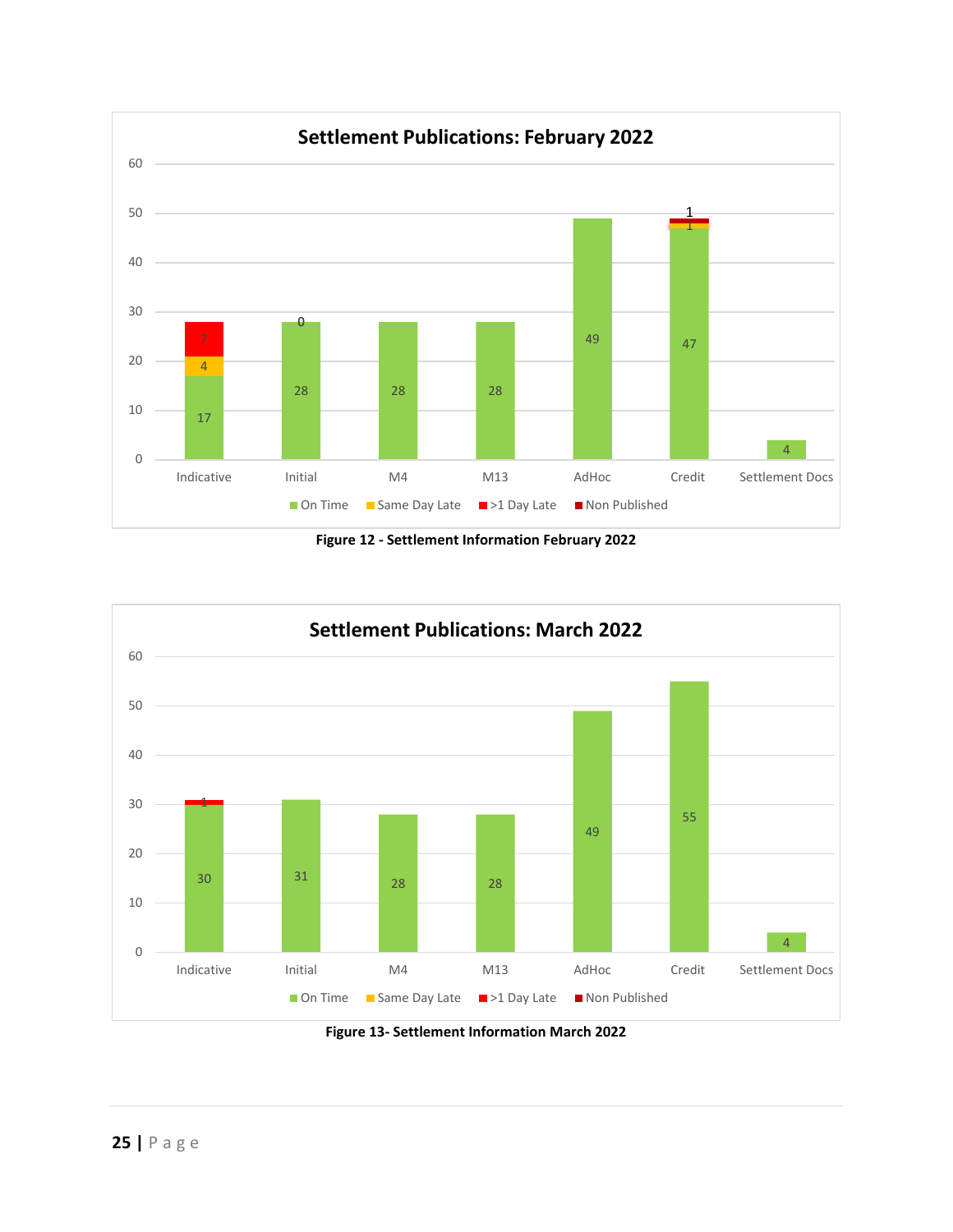# **11 Appendix C: Settlement Publication Timings**

#### <span id="page-25-0"></span>**Indicative Settlement**

| <b>Operational</b><br><b>Date</b> | <b>Market</b> | <b>Run</b> | <b>Period End Date</b> | <b>Target Date &amp;</b><br><b>Time</b> | <b>Publish Date &amp;</b><br><b>Time</b> |
|-----------------------------------|---------------|------------|------------------------|-----------------------------------------|------------------------------------------|
| 02/03/2022                        | <b>BALIMB</b> | Indicative | 01/03/2022             | 02/03/2022 17:00                        | 02/03/2022 16:33                         |
| 03/03/2022                        | <b>BALIMB</b> | Indicative | 02/03/2022             | 03/03/2022 17:00                        | 03/03/2022 16:27                         |
| 04/03/2022                        | <b>BALIMB</b> | Indicative | 03/03/2022             | 04/03/2022 17:00                        | 04/03/2022 16:03                         |
| 07/03/2022                        | <b>BALIMB</b> | Indicative | 04/03/2022             | 07/03/2022 17:00                        | 07/03/2022 15:06                         |
| 07/03/2022                        | <b>BALIMB</b> | Indicative | 05/03/2022             | 07/03/2022 17:00                        | 07/03/2022 15:30                         |
| 07/03/2022                        | <b>BALIMB</b> | Indicative | 06/03/2022             | 07/03/2022 17:00                        | 07/03/2022 16:26                         |
| 08/03/2022                        | <b>BALIMB</b> | Indicative | 07/03/2022             | 08/03/2022 17:00                        | 08/03/2022 16:52                         |
| 09/03/2022                        | <b>BALIMB</b> | Indicative | 08/03/2022             | 09/03/2022 17:00                        | 09/03/2022 16:54                         |
| 10/03/2022                        | <b>BALIMB</b> | Indicative | 09/03/2022             | 10/03/2022 17:00                        | 10/03/2022 16:31                         |
| 11/03/2022                        | <b>BALIMB</b> | Indicative | 10/03/2022             | 11/03/2022 17:00                        | 11/03/2022 16:27                         |
| 14/03/2022                        | <b>BALIMB</b> | Indicative | 11/03/2022             | 14/03/2022 17:00                        | 14/03/2022 15:06                         |
| 14/03/2022                        | <b>BALIMB</b> | Indicative | 12/03/2022             | 14/03/2022 17:00                        | 14/03/2022 16:09                         |
| 14/03/2022                        | <b>BALIMB</b> | Indicative | 13/03/2022             | 14/03/2022 17:00                        | 14/03/2022 16:40                         |
| 15/03/2022                        | <b>BALIMB</b> | Indicative | 14/03/2022             | 15/03/2022 17:00                        | 15/03/2022 16:54                         |
| 16/03/2022                        | <b>BALIMB</b> | Indicative | 15/03/2022             | 16/03/2022 17:00                        | 16/03/2022 16:45                         |
| 21/03/2022                        | <b>BALIMB</b> | Indicative | 16/03/2022             | 21/03/2022 17:00                        | 21/03/2022 11:27                         |
| 21/03/2022                        | <b>BALIMB</b> | Indicative | 17/03/2022             | 21/03/2022 17:00                        | 21/03/2022 11:36                         |
| 21/03/2022                        | <b>BALIMB</b> | Indicative | 18/03/2022             | 21/03/2022 17:00                        | 21/03/2022 14:39                         |
| 21/03/2022                        | <b>BALIMB</b> | Indicative | 19/03/2022             | 21/03/2022 17:00                        | 21/03/2022 15:09                         |
| 21/03/2022                        | <b>BALIMB</b> | Indicative | 20/03/2022             | 21/03/2022 17:00                        | 21/03/2022 16:36                         |
| 22/03/2022                        | <b>BALIMB</b> | Indicative | 21/03/2022             | 22/03/2022 17:00                        | 22/03/2022 16:29                         |
| 23/03/2022                        | <b>BALIMB</b> | Indicative | 22/03/2022             | 23/03/2022 17:00                        | 23/03/2022 16:40                         |
| 24/03/2022                        | <b>BALIMB</b> | Indicative | 23/03/2022             | 24/03/2022 17:00                        | 24/03/2022 16:27                         |
| 25/03/2022                        | <b>BALIMB</b> | Indicative | 24/03/2022             | 25/03/2022 17:00                        | 25/03/2022 15:30                         |
| 28/03/2022                        | <b>BALIMB</b> | Indicative | 25/03/2022             | 28/03/2022 17:00                        | 28/03/2022 14:32                         |
| 28/03/2022                        | <b>BALIMB</b> | Indicative | 26/03/2022             | 28/03/2022 17:00                        | 28/03/2022 15:05                         |
| 28/03/2022                        | <b>BALIMB</b> | Indicative | 27/03/2022             | 28/03/2022 17:00                        | 28/03/2022 16:02                         |
| 29/03/2022                        | <b>BALIMB</b> | Indicative | 28/03/2022             | 29/03/2022 17:00                        | 30/03/2022 12:48                         |
| 30/03/2022                        | <b>BALIMB</b> | Indicative | 29/03/2022             | 30/03/2022 17:00                        | 30/03/2022 16:30                         |
| 31/03/2022                        | <b>BALIMB</b> | Indicative | 30/03/2022             | 31/03/2022 17:00                        | 31/03/2022 16:04                         |
| 01/04/2022                        | <b>BALIMB</b> | Indicative | 31/03/2022             | 01/04/2022 17:00                        | 01/04/2022 16:18                         |

**Table 23 – Indicative Settlement Publication time**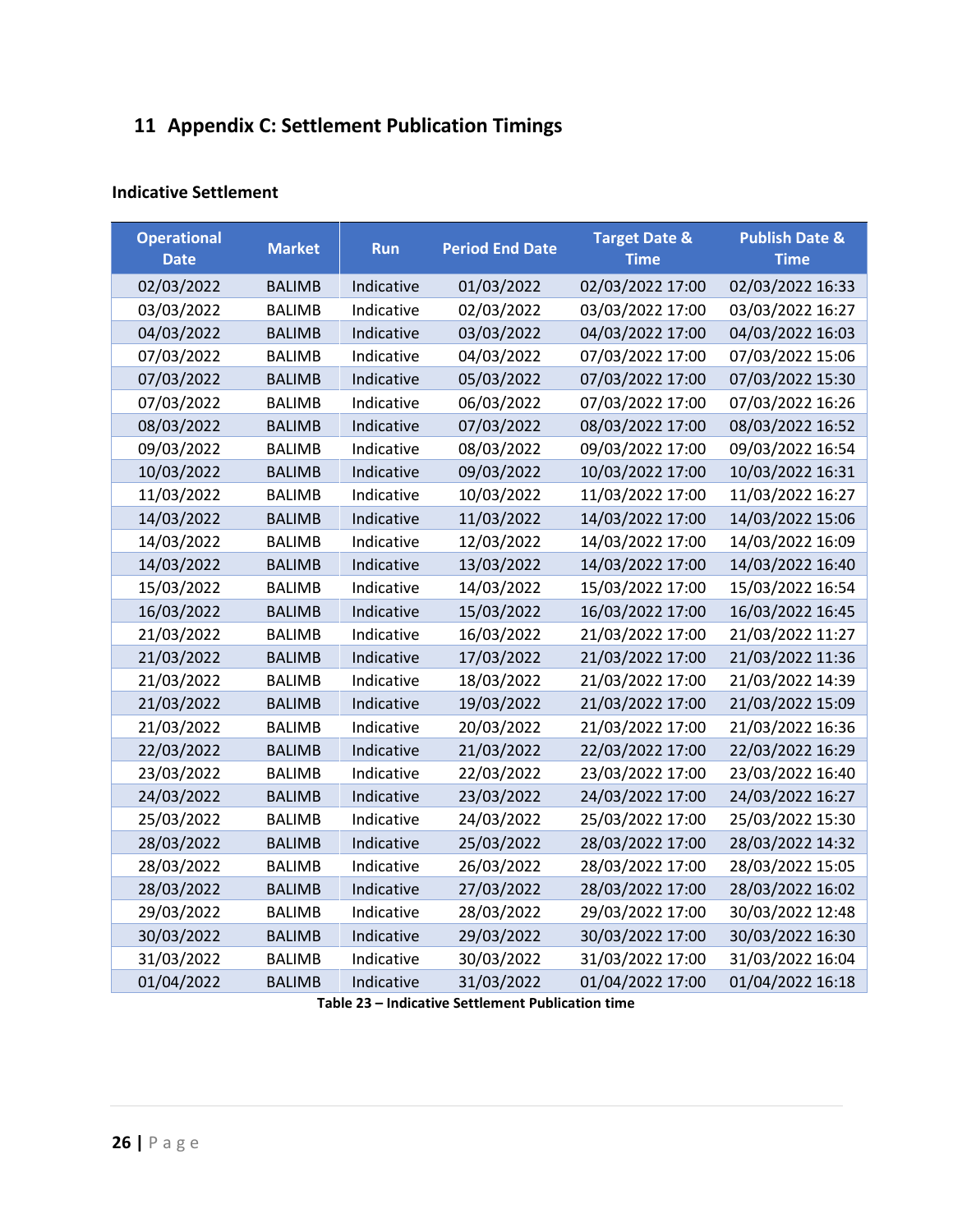## **Initial Settlement**

| <b>Operational</b><br><b>Date</b> | <b>Market</b> | <b>Run</b> | <b>Period End Date</b> | <b>Target Date &amp;</b><br><b>Time</b> | <b>Publish Date &amp;</b><br><b>Time</b> |
|-----------------------------------|---------------|------------|------------------------|-----------------------------------------|------------------------------------------|
| 08/03/2022                        | <b>BALIMB</b> | Initial    | 01/03/2022             | 08/03/2022 12:00                        | 08/03/2022 11:35                         |
| 09/03/2022                        | <b>BALIMB</b> | Initial    | 02/03/2022             | 09/03/2022 12:00                        | 09/03/2022 11:13                         |
| 10/03/2022                        | <b>BALIMB</b> | Initial    | 03/03/2022             | 10/03/2022 12:00                        | 10/03/2022 11:03                         |
| 11/03/2022                        | <b>BALIMB</b> | Initial    | 04/03/2022             | 11/03/2022 12:00                        | 10/03/2022 15:47                         |
| 11/03/2022                        | <b>BALIMB</b> | Initial    | 05/03/2022             | 11/03/2022 12:00                        | 10/03/2022 16:34                         |
| 11/03/2022                        | <b>BALIMB</b> | Initial    | 06/03/2022             | 11/03/2022 12:00                        | 11/03/2022 11:36                         |
| 14/03/2022                        | <b>BALIMB</b> | Initial    | 07/03/2022             | 14/03/2022 12:00                        | 14/03/2022 11:40                         |
| 15/03/2022                        | <b>BALIMB</b> | Initial    | 08/03/2022             | 15/03/2022 12:00                        | 15/03/2022 11:28                         |
| 16/03/2022                        | <b>BALIMB</b> | Initial    | 09/03/2022             | 16/03/2022 12:00                        | 16/03/2022 11:41                         |
| 21/03/2022                        | <b>BALIMB</b> | Initial    | 10/03/2022             | 21/03/2022 12:00                        | 21/03/2022 09:47                         |
| 21/03/2022                        | <b>BALIMB</b> | Initial    | 11/03/2022             | 21/03/2022 12:00                        | 21/03/2022 09:56                         |
| 21/03/2022                        | <b>BALIMB</b> | Initial    | 12/03/2022             | 21/03/2022 12:00                        | 21/03/2022 10:06                         |
| 21/03/2022                        | <b>BALIMB</b> | Initial    | 13/03/2022             | 21/03/2022 12:00                        | 21/03/2022 10:14                         |
| 21/03/2022                        | <b>BALIMB</b> | Initial    | 14/03/2022             | 21/03/2022 12:00                        | 21/03/2022 10:21                         |
| 22/03/2022                        | <b>BALIMB</b> | Initial    | 15/03/2022             | 22/03/2022 12:00                        | 22/03/2022 11:05                         |
| 23/03/2022                        | <b>BALIMB</b> | Initial    | 16/03/2022             | 23/03/2022 12:00                        | 23/03/2022 11:08                         |
| 24/03/2022                        | <b>BALIMB</b> | Initial    | 17/03/2022             | 24/03/2022 12:00                        | 24/03/2022 11:53                         |
| 25/03/2022                        | <b>BALIMB</b> | Initial    | 18/03/2022             | 25/03/2022 12:00                        | 24/03/2022 15:40                         |
| 25/03/2022                        | <b>BALIMB</b> | Initial    | 19/03/2022             | 25/03/2022 12:00                        | 24/03/2022 16:21                         |
| 25/03/2022                        | <b>BALIMB</b> | Initial    | 20/03/2022             | 25/03/2022 12:00                        | 25/03/2022 11:00                         |
| 28/03/2022                        | <b>BALIMB</b> | Initial    | 21/03/2022             | 28/03/2022 12:00                        | 28/03/2022 11:23                         |
| 29/03/2022                        | <b>BALIMB</b> | Initial    | 22/03/2022             | 29/03/2022 12:00                        | 29/03/2022 11:16                         |
| 30/03/2022                        | <b>BALIMB</b> | Initial    | 23/03/2022             | 30/03/2022 12:00                        | 30/03/2022 11:24                         |
| 31/03/2022                        | <b>BALIMB</b> | Initial    | 24/03/2022             | 31/03/2022 12:00                        | 31/03/2022 11:21                         |
| 01/04/2022                        | <b>BALIMB</b> | Initial    | 25/03/2022             | 01/04/2022 12:00                        | 31/03/2022 16:09                         |
| 01/04/2022                        | <b>BALIMB</b> | Initial    | 26/03/2022             | 01/04/2022 12:00                        | 31/03/2022 16:57                         |
| 01/04/2022                        | <b>BALIMB</b> | Initial    | 27/03/2022             | 01/04/2022 12:00                        | 01/04/2022 11:05                         |
| 04/04/2022                        | <b>BALIMB</b> | Initial    | 28/03/2022             | 04/04/2022 12:00                        | 04/04/2022 11:15                         |
| 05/04/2022                        | <b>BALIMB</b> | Initial    | 29/03/2022             | 05/04/2022 12:00                        | 05/04/2022 11:07                         |
| 06/04/2022                        | <b>BALIMB</b> | Initial    | 30/03/2022             | 06/04/2022 12:00                        | 06/04/2022 11:14                         |
| 07/04/2022                        | <b>BALIMB</b> | Initial    | 31/03/2022             | 07/04/2022 12:00                        | 07/04/2022 11:06                         |

**Table 24 – Initial Settlement Publication times**